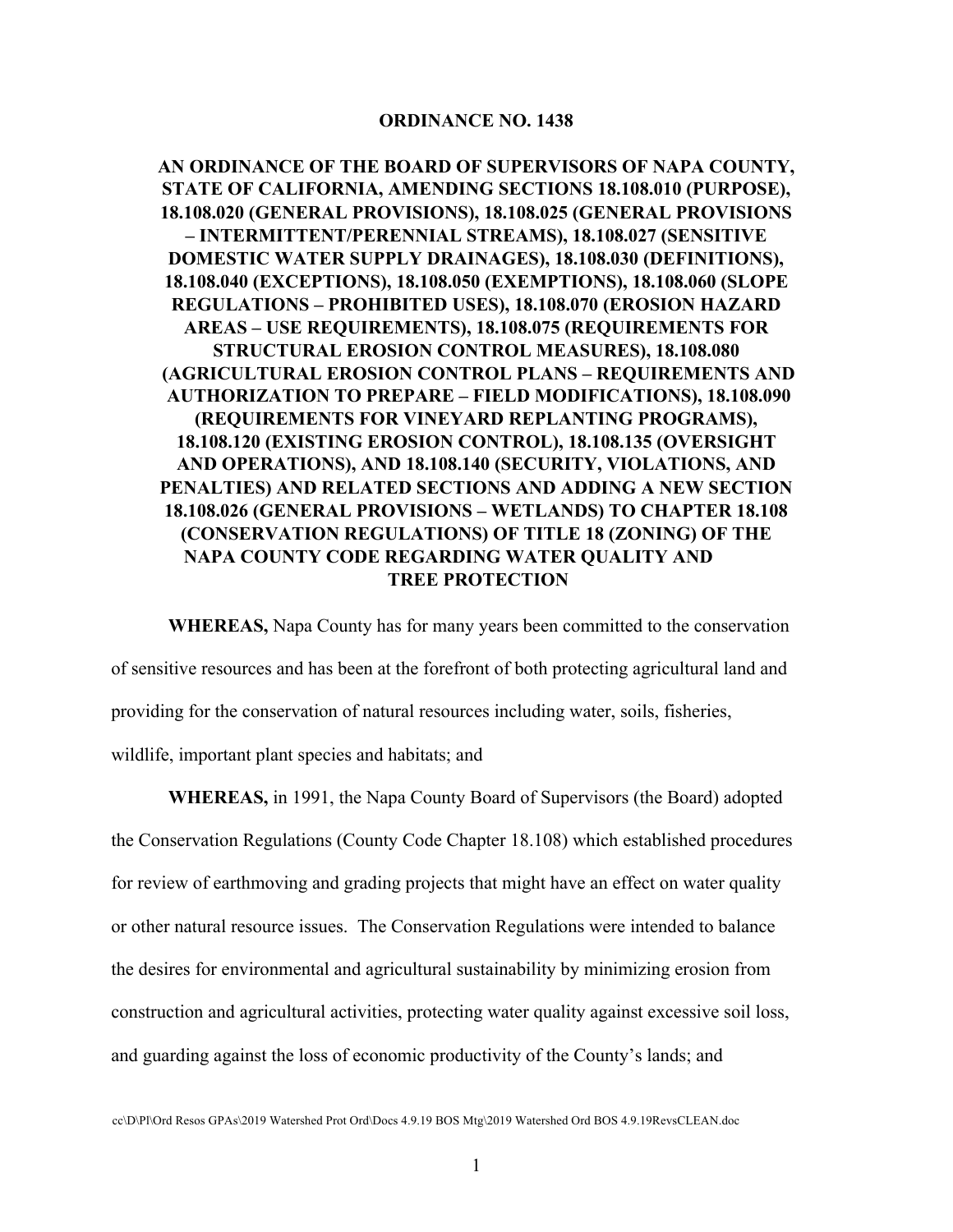**WHEREAS,** three years later, the Board adopted Resolution No. 94-19, which established technical standards for erosion control and sediment specifications, vineyard replanting program contents, slope determination methodology, erosion control plan contents, and a list of additional watercourses; and

**WHEREAS,** in 2002, the Board amended the Conservation Regulations to add sensitive domestic and municipal watershed protection measures to ensure enhanced water quality protection in these areas. Some of those additional protections include vegetation retention requirements, a shortened grading season, over-sight of erosion control installations, special geologic stability assessments, and sizing of water conveyance and detention facilities; and

**WHEREAS,** in 2003, the Board adopted Ordinance No. 1221, which would have created biologically-based stream classes similar to those used by state and federal resource agencies. The ordinance would have codified the recommendations of the 15-member Napa River Watershed Task Force. For Class I and II streams, setbacks would have ranged from 75 to 150 feet for agricultural and commercial uses, and 35 to 125 feet for residential uses, depending on the slope. Agricultural and commercial uses would have had a 25-foot setback from Class III streams. The ordinance also would have limited removal of native trees within 50 feet of identified streams, based on the diameter breast height of the native trees; and

**WHEREAS,** a referendum of Ordinance No. 1221 was placed on the March 2004 ballot, known as Measure P, and an initiative known as Measure O, which would have imposed even larger setbacks, also qualified for the 2004 ballot. Measure P passed by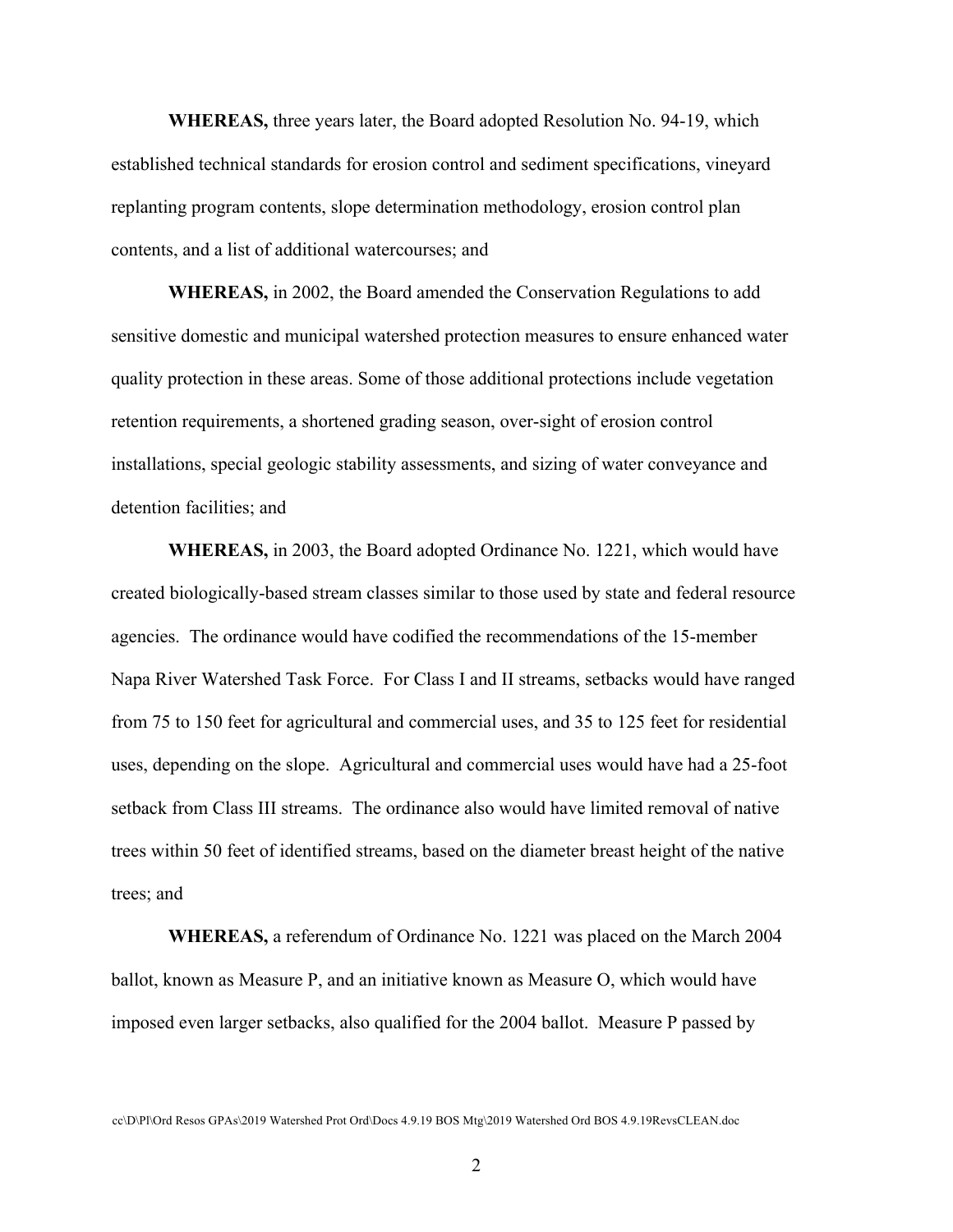sixty-five percent of those who voted, and Measure O failed by seventy-three percent. As a result, no enhanced protections for streams were enacted; and

**WHEREAS,** in 2017, supporters gathered signatures to qualify an initiative to amend the Napa County General Plan (2008) and Zoning Code to: create water quality buffers within the Agricultural Watershed (AW) zone and restrict tree removal within the buffers; strengthen oak removal remediation standards; and establish a permit program for oak tree removal, once a total of 795 acres of oak trees have been removed. The initiative was placed on the June 2018 ballot as Measure C, which was rejected by fifty-one percent of those who voted; and

**WHEREAS,** it is clear that the County has regularly reviewed the Conservation Regulations over the past 28 years, as new evidence and science becomes available to support changes in regulations that improve water quality and protect the environment. It is also clear that voters are very concerned about these issues, both in support and in opposition of new regulations, with the public considering two initiatives and a referendum in the past 15 years; and

**WHEREAS**, over the last several years there has been much discussion and interest in the Conservation Regulations and whether additional measures should be included to further protect natural resources; and

**WHEREAS,** in the spring of 2017, the Board launched an 18-month public process to create a three-year strategic plan that would serve as a guide for decision-making on targeted community priorities; and

**WHEREAS,** on January 15, 2019, the Board adopted the Napa County Strategic Plan (2019-2022) and prioritized the following: (1) Strategic Action 12.A: Updating the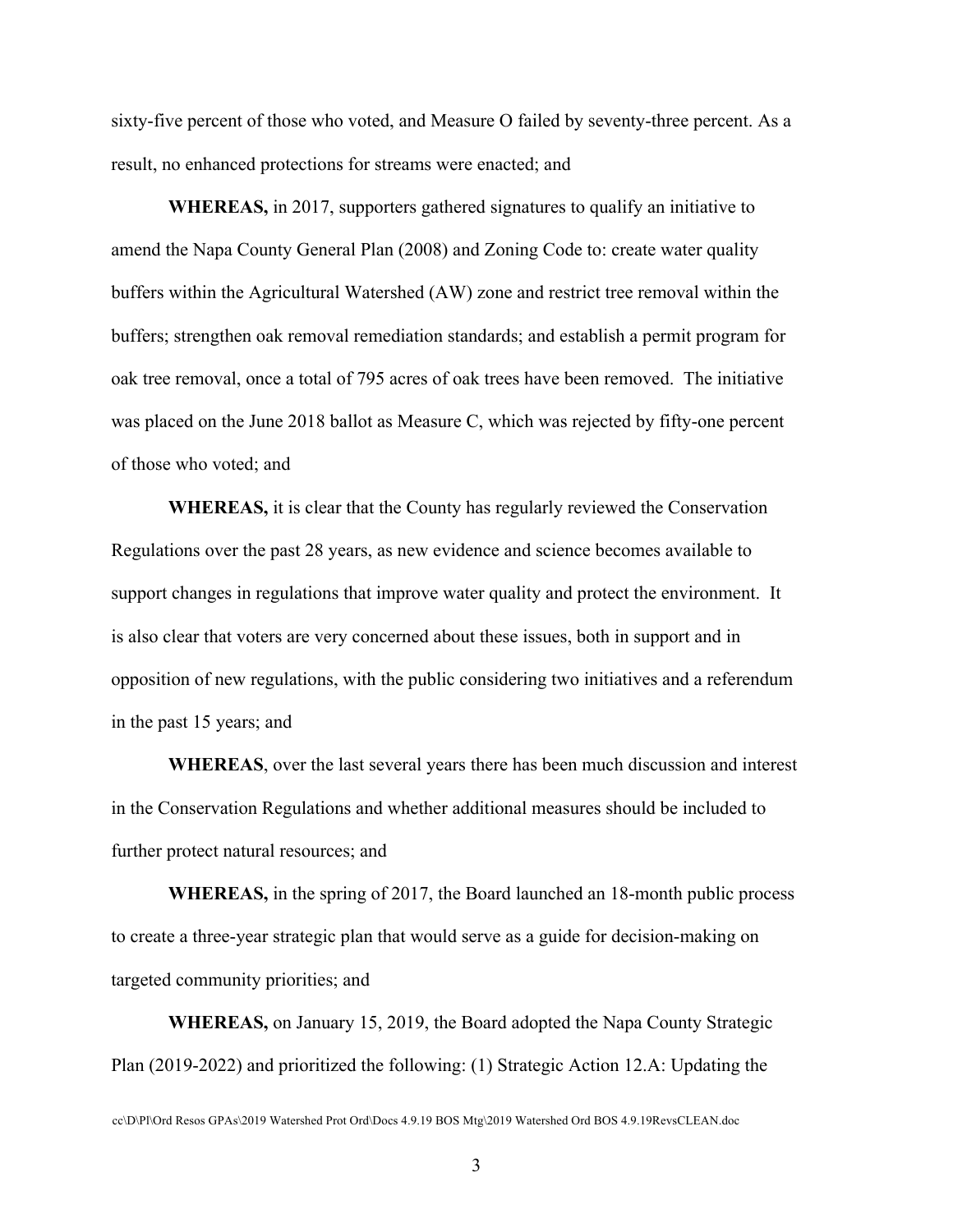Conservation Regulations to improve requirements for stream setbacks, to better protect riparian habitat while providing flexibility for farming; (2) Strategic Action 12.B: Improving tree preservation by adopting a separate ordinance increasing canopy protection and mitigation requirements throughout the unincorporated area; and (3) Strategic Action 12.E: Evaluating modification of buffers around municipal reservoirs; and

**WHEREAS,** the Board directed staff to schedule a workshop on January 29, 2019, for the Board to discuss stream and wetland setbacks, buffers for municipal reservoirs, tree protection and other amendments to the Conservation Regulations consistent with the prioritized Strategic Actions and to hear public comment on these topics; and

**WHEREAS,** on January 17, 2019, the Planning, Building and Environmental Services (PBES) Department notified stakeholders, members of the public, industry groups and persons who had requested special notice of the upcoming workshop scheduled before the Board on January 29, 2019; and

**WHEREAS,** on January 29, 2019, the Board held a workshop and received more than six hours of staff and public comment regarding additional watershed and tree protections, amendments to the Conservation Regulations and related matters. After considering all testimony and correspondence, the Board directed staff to prepare an ordinance that would implement the following: (1) prohibit new planting or structures on slopes of thirty percent or greater, subject to certain existing exemptions; (2) create a minimum buffer of 200 feet around municipal reservoirs; (3) adopt the federal definition of wetlands or the state definition depending on when and if the definition is updated by the California State Water Resources Control Board prior to adoption of the new ordinance; (4) create a 50-foot setback around wetlands with provision for larger requirements; (5) amend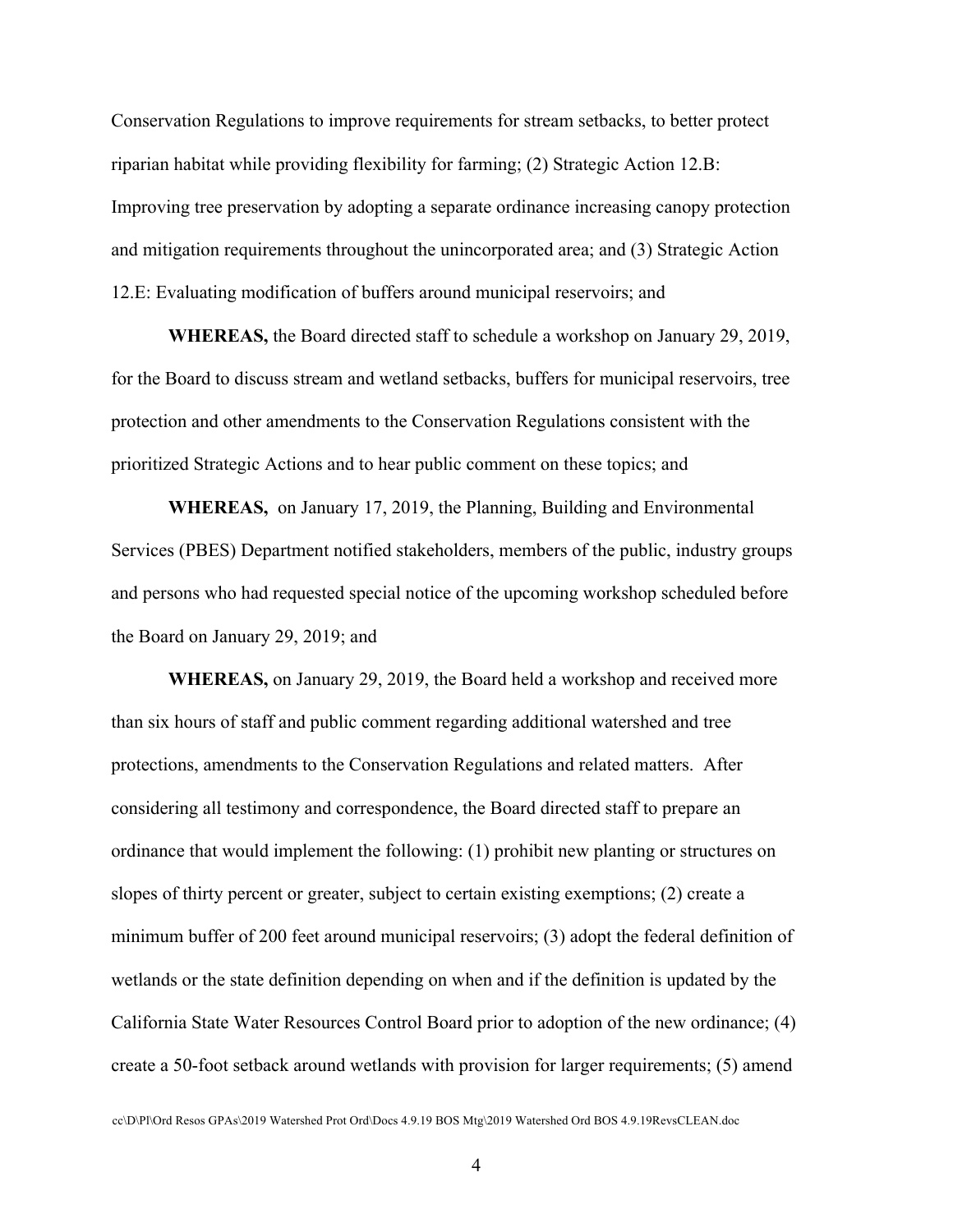the definition of streams to include Class III equivalent streams; (6) create a 35-foot setback from Class III equivalent streams with a provision for larger requirements; (7) maintain the existing definition of tree canopy; (8) increase required tree canopy retention from sixty percent to seventy percent and extend it from development in municipal reservoir watersheds only to development in all unincorporated areas; (9) extend the forty percent shrub canopy retention requirement for development in municipal watershed reservoirs to development in all unincorporated areas (excluding grassland retention outside of municipal watersheds); (10) increase the tree mitigation ratio from 2:1 to 3:1 and prioritize mitigation based on the highest biological value, on-site but allowed off-site, and may take place on slopes greater than thirty percent, but generally not in stream setbacks; (11) continue to exempt vineyard replanting in the same footprint from the new ordinance requirements; (12) continue to exempt fire management and forest management practices from the new ordinance requirements; (13) exempt reconstruction of residences lost to fire or other natural disasters (up to one hundred twenty-five percent of the original footprint) from the new ordinance requirements; (14) exempt new vineyards of five acres or less on slopes of less than fifteen percent, subject to criteria, from the new ordinance requirements; and (15) apply the new ordinance to incomplete applications as of the effective date and all new applications thereafter; and

**WHEREAS**, the County has an existing robust regulatory framework for reviewing all projects involving earthmoving activities or grading on slopes greater than five percent. These projects are evaluated for compliance with the Conservation Regulations and for consistency with the policies and goals in the Napa County General Plan (2008). The

cc\D\Pl\Ord Resos GPAs\2019 Watershed Prot Ord\Docs 4.9.19 BOS Mtg\2019 Watershed Ord BOS 4.9.19RevsCLEAN.doc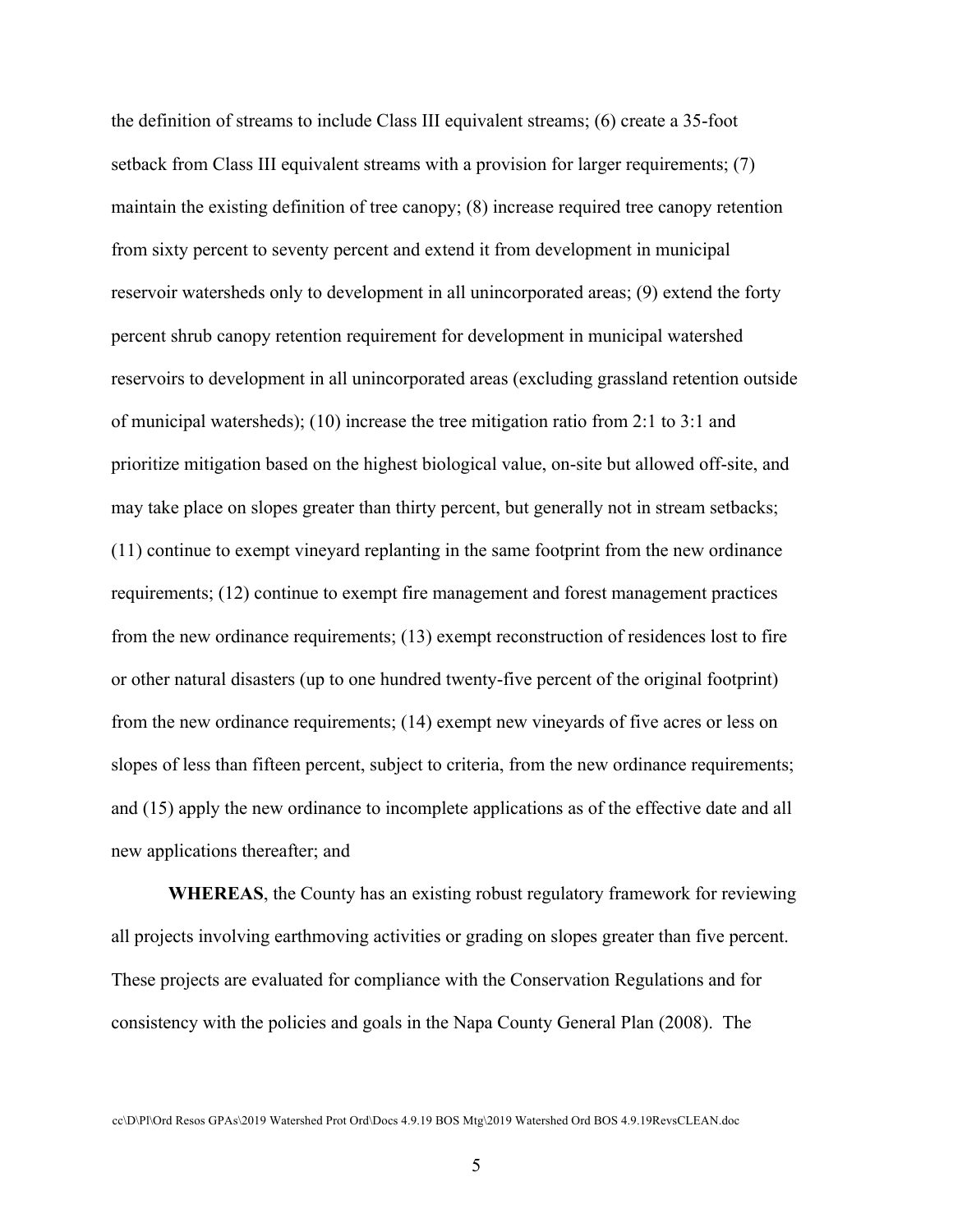potential environmental impacts resulting from a project are also evaluated and disclosed under the California Environmental Quality Act (CEQA); and

**WHEREAS,** the Board finds that the Conservation Regulations have a long record of using science in an evidence-based approach to further land use policy and that the Regulations have ensured an unparalleled system of environmental protections for hillside areas, and created a rural landscape that rivals Napa County's local wines as one of the primary reasons that people travel from around the world to visit Napa Valley. The County's practices have served as the model for Regional Water Quality Control Board regulations, and resulted in Napa County providing lead agency CEQA review of certain projects for the Board of Forestry, and the Green Certified program is a model for other regions; and

**WHEREAS,** the Board finds that the Conservation Regulations have been successful. They have contributed to protecting water quality, resulted in minimal habitat loss, and have allowed agriculture and rural land uses to expand. However, new challenges have arisen that merit additional consideration, including increased frequency of natural disasters (wildfires and droughts), gradual loss of our forests, stricter water quality standards, climate change, and increasing intrusion into the hillside areas of the County by development (housing, wineries, and vineyards); and

**WHEREAS,** water affects the quality of life of every Napa County resident. The purpose of this ordinance is to provide greater environmental protection for natural environmental resources including water quality, biological productivity, and the economic and environmental value of Napa County's streams, watersheds, wetlands, sensitive domestic water supply reservoirs, trees, and forests, and to safeguard the public health,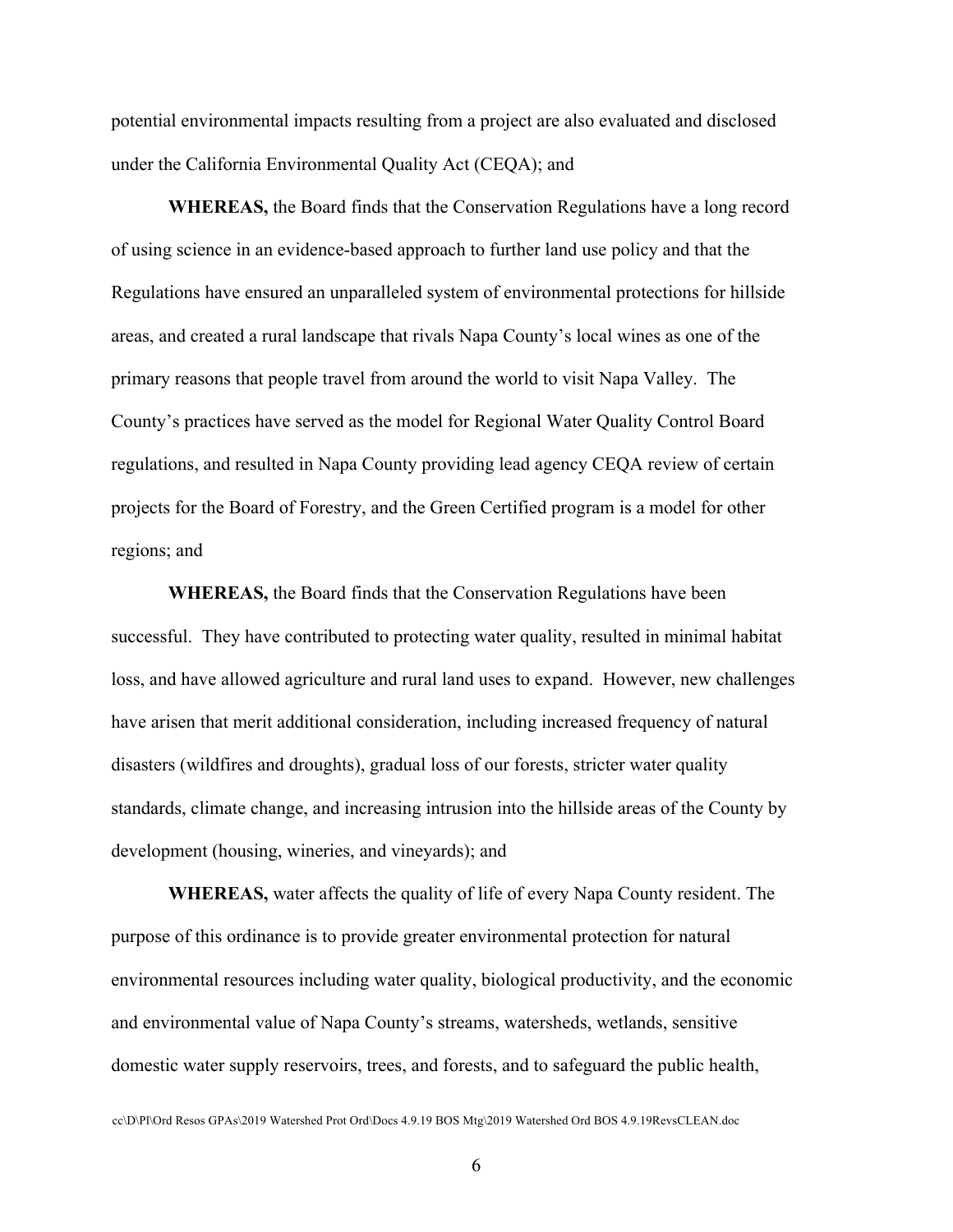safety and welfare of the County's residents. Protecting Napa County's water and natural resources is critical to the long-term health of its residents and their environment; and

**WHEREAS,** natural areas, trees, and vegetation along streams and wetlands and the County's forests, trees, and shrublands play a critical role in protecting County water resources by reducing erosion, alleviating flooding, filtering water for municipal, rural, and agricultural use, reducing water pollution, slowing runoff, capturing rainfall, providing important habitat for fish and wildlife, and improving water quality. This ordinance provides enhanced protection for these areas by preserving riparian habitat along stream corridors and wetlands and by protecting forest, oak woodland, tree canopy, and shrubland; and

**WHEREAS,** this ordinance will protect forests, oak woodlands, and other native trees by requiring the permanent preservation or replacement of lost trees or preservation of comparable habitat at specified minimum ratios and by establishing a framework for how preservation or replacement will be implemented so as to maximize environmental protections and benefits; and

**WHEREAS,** this ordinance and the policies that it implements are critical to the County's land use policy and will manage the County's hillside area and play a central role in determining the quantity and quality of the County's drinking water, ecological heath, the scenic beauty that both residents and visitors enjoy, the future growth of the wine industry, and the County's ability to respond to future disasters; and

**WHEREAS,** on February 20, 2019 and March 6, 2019, the Napa County Planning Commission (the Planning Commission) held public hearings and received staff and public

cc\D\Pl\Ord Resos GPAs\2019 Watershed Prot Ord\Docs 4.9.19 BOS Mtg\2019 Watershed Ord BOS 4.9.19RevsCLEAN.doc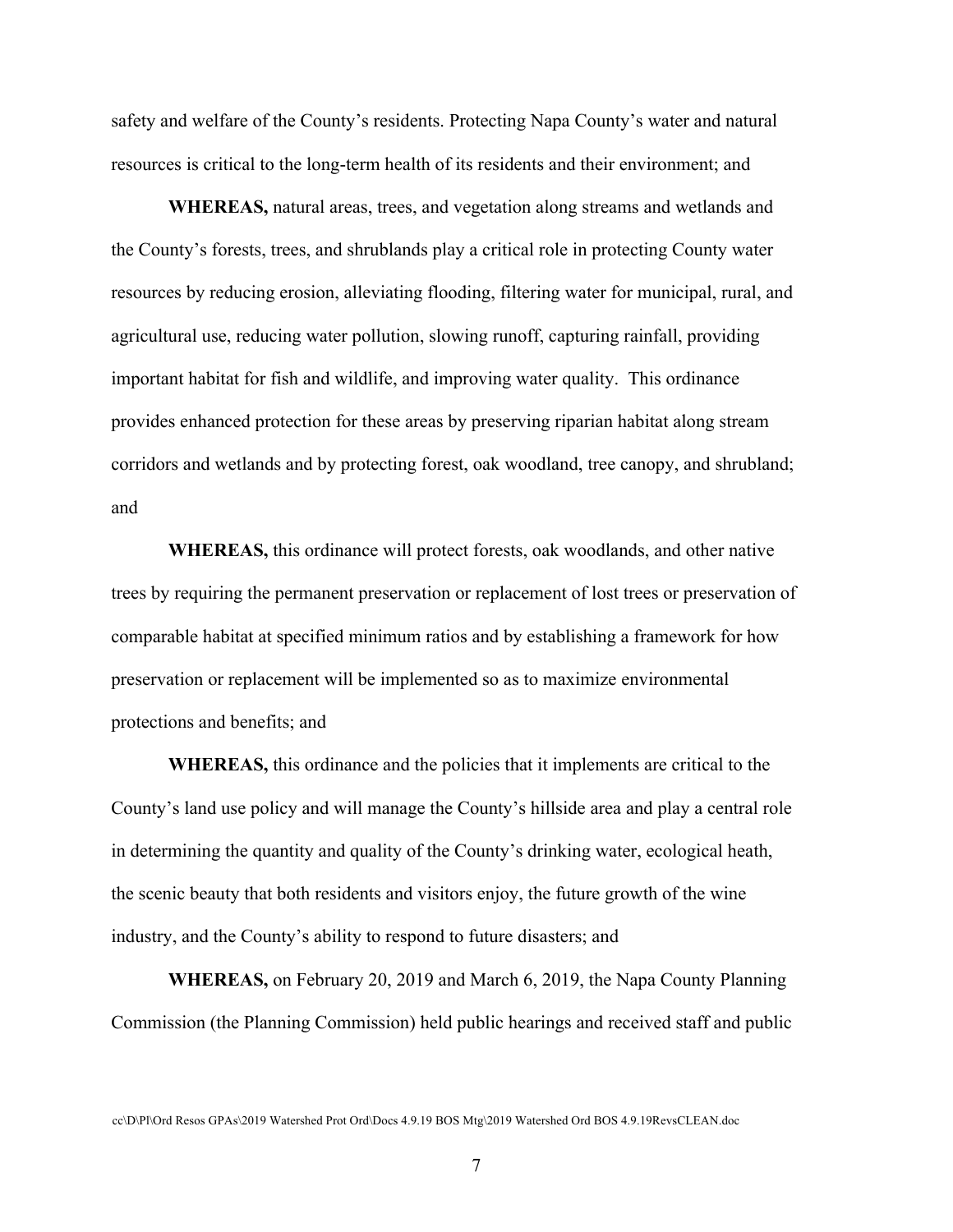comment regarding this ordinance and the proposed amendments to the Conservation Regulations; and

**WHEREAS,** on March 6, 2019, after considering all public and staff comment regarding this ordinance, the Planning Commission recommended that the Board of Supervisors adopt this ordinance; and

**WHEREAS,** on March 15, 2019, notice of a public hearing on this ordinance including the recommendations of the Planning Commission was provided in accordance with the noticing requirements of County Code Chapter 18.136.040; and

**WHEREAS,** on March 15, 2019, the PBES Department notified stakeholders, members of the public, industry groups and persons who had requested special notice of the hearing on this ordinance scheduled before the Board on March 26, 2019; and

**WHEREAS,** on March 26, 2019, the Board held a public hearing on the ordinance and received more than five hours of staff and public comment regarding additional watershed and tree protections, amendments to the Conservation Regulations and related matters. After considering all testimony and correspondence, the Board directed staff to revise the proposed ordinance, which had incorporated the Planning Commission's recommendations, as follows: (1) continue to allow earthmoving and grading on slopes over thirty percent with a use permit as set forth in the existing Conservation Regulations; (2) apply the seventy percent vegetation canopy cover retention requirement to the Agricultural Watershed (AW) zoning district and the municipal reservoir watersheds not Countywide; (3) in the AW zoning district, require preservation or replacement mitigation at a minimum ratio of 3:1 for removal of vegetation on slopes up to fifty percent; (4) allow preservation or replacement mitigation at a minimum 2:1 ratio within stream setbacks with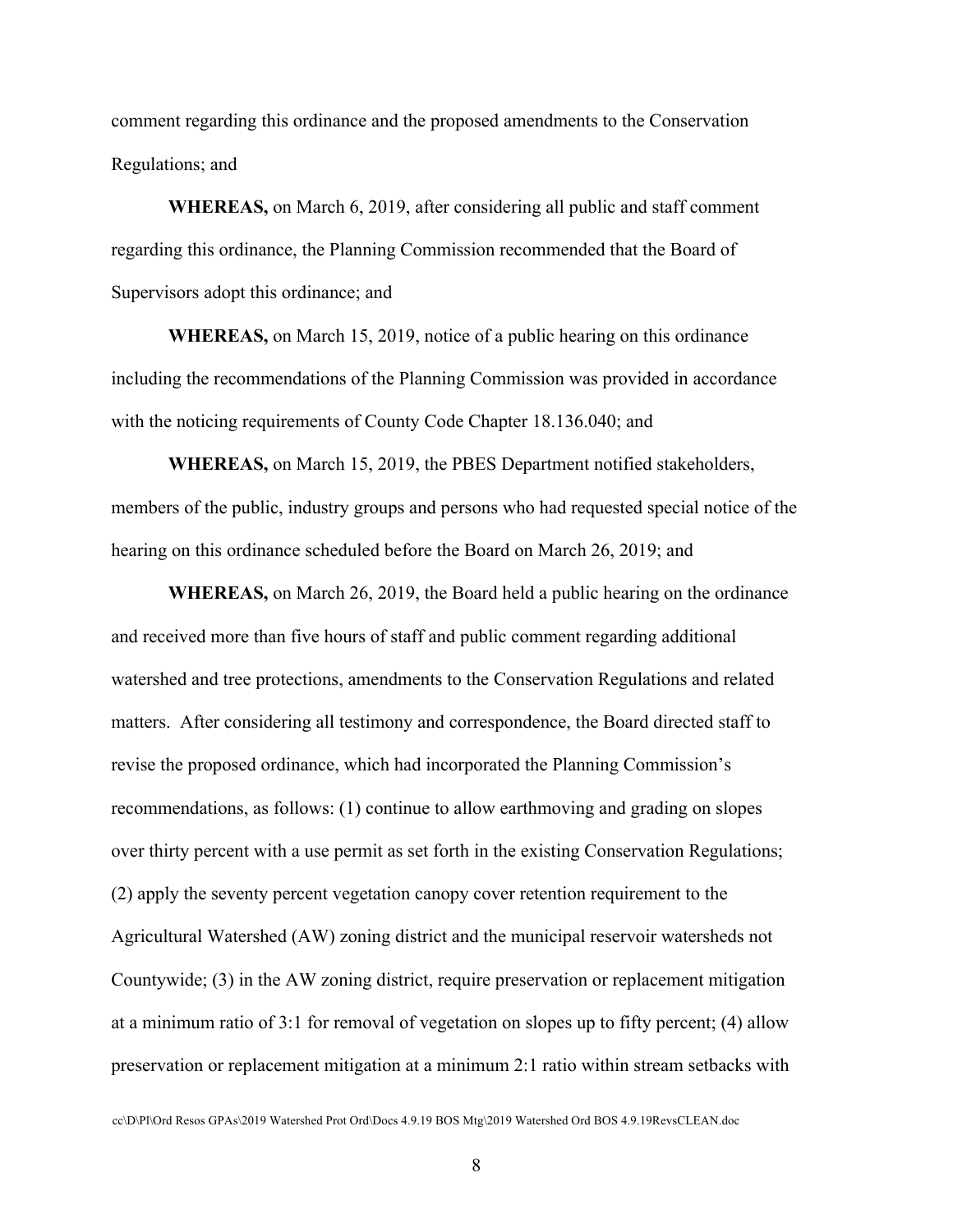a restoration plan approved by the PBES Director, or alternatively, where the project includes a substantial public benefit as determined by the PBES Director; (5) allow the 50 foot wetland setback to be reduced in limited circumstances if recommended by a qualified biologist and approved by the PBES Director; (6) prohibit earthmoving within 500 feet of the Kimball Reservoir and Bell Canyon Reservoir, or within 200 feet of any other sensitive domestic water supply; (7) use the definition of shrubland, which includes chaparral and shrub, and delete the separate definitions of chaparral and shrub; (8) clarify that stream and municipal reservoir setbacks are measured from top of bank, not the ordinary high water mark; (9) clarify the fire exemption and revise the definition of defensible space; (10) identify Friesen Lakes as its own watershed and not part of the Lake Hennessey drainage; (11) add a definition of Track II vineyard replants and acknowledge that they are ministerial within the meaning of the CEQA as set forth under the existing Conservation Regulations; (12) exempt certain previously identified affordable housing sites from the new requirements of this ordinance; (13) exempt earthmoving activities associated with an agricultural project of five acres or less on slopes of less than thirty percent from the new requirements of this ordinance; and (14) correct some outdated references in the existing Conservation Regulations; and

**WHEREAS,** prior to the consideration and adoption of this ordinance, the noticing requirements of County Code Section 18.136.040 were complied with.

The Napa County Board of Supervisors, State of California, ordains as follows:

**SECTION 1.** Section 18.108.010 (Purpose.) of Chapter 18.108 (Conservation Regulations) of the Napa County Code is amended to read in full as follows:

cc\D\Pl\Ord Resos GPAs\2019 Watershed Prot Ord\Docs 4.9.19 BOS Mtg\2019 Watershed Ord BOS 4.9.19RevsCLEAN.doc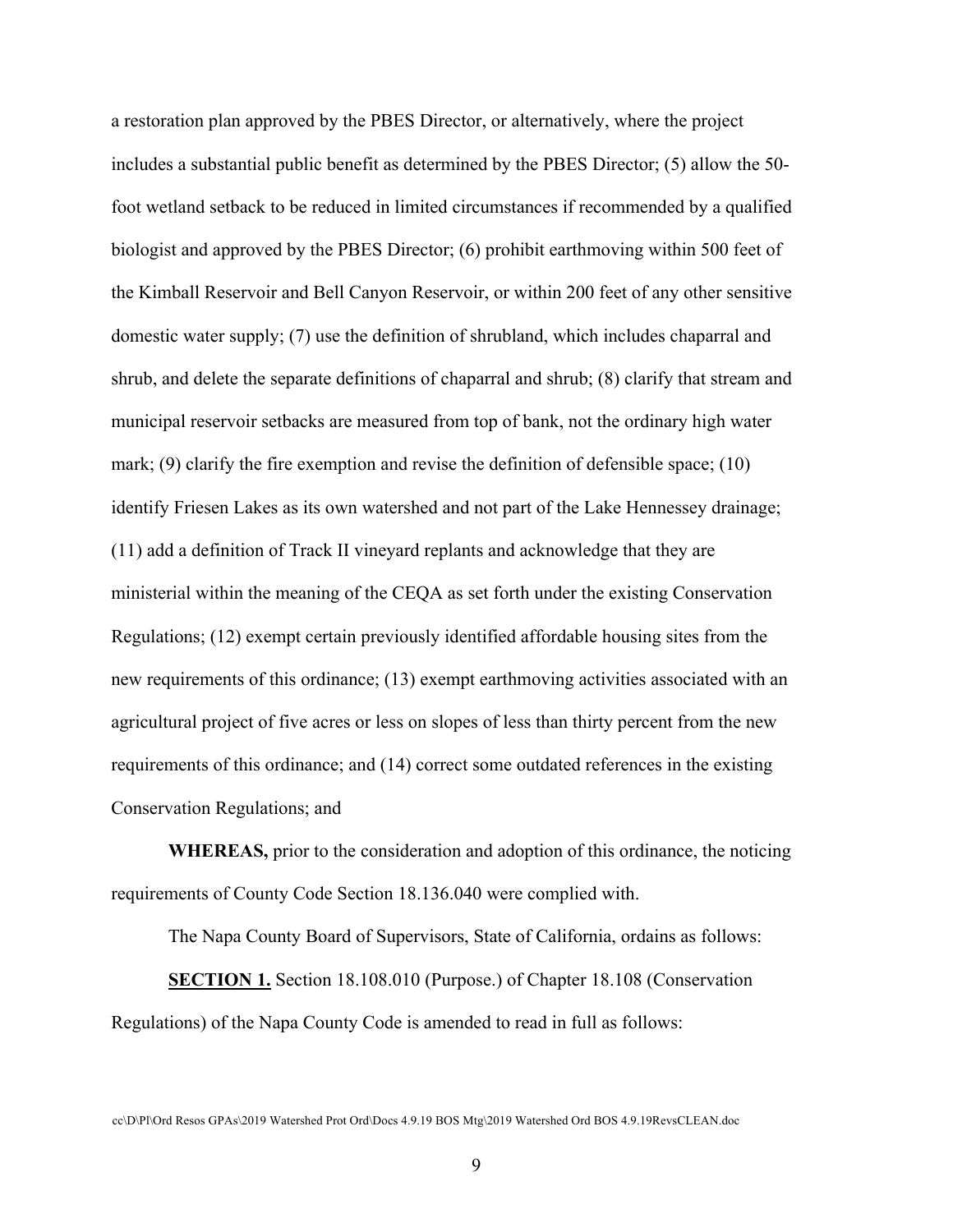#### **18.108.010 - Purpose.**

A. The purpose and intent of these regulations is to protect the public health, safety and community welfare, and to otherwise preserve the natural resources of the county of Napa. Further, these regulations are intended to ensure the continued long-term viability of county agricultural resources by protecting county lands from excessive soil loss which if unprotected could threaten local water quality and quantity and lead ultimately to loss of economic productivity. These regulations are also intended to provide greater environmental protection for natural environmental resources, particularly agricultural lands, forests, wildlife habitat, and water. These regulations have been developed in general accord with the policies and principles of the general plan, as specified in the agricultural preservation and land use element and the conservation element.

B. It is furthermore intended that these regulations accomplish the following:

1. Minimize cut, fill, earthmoving, grading operations and other such man-made effects in the natural terrain;

2. Minimize soil erosion caused by human modifications to the natural terrain;

3. Maintain and improve, to the extent feasible, existing water quality by regulating the quantity and quality of runoff entering local watercourses;

4. Preserve riparian and wetland areas and other natural habitat by controlling development near streams, rivers and wetlands;

5. Encourage development which minimizes impacts on existing land forms, avoids steep slopes, and preserves existing vegetation and unique geologic features;

6. Protect drinking water supply reservoirs in sensitive domestic water supply drainages from sediment, turbidity, and pollution through vegetation retention and nodevelopment buffers around municipal reservoirs; and

7. Reduce the loss of vegetation by increasing protections for vegetation canopy cover, requiring minimum mitigation requirements and prioritizing areas eligible for mitigation.

C. It is not the intent of these regulations to provide that compliance with these regulations shall provide a defense to a charge of violating Section 5650 of the California Fish and Game Code.

D. It is also the intent of these regulations to further the intent and purpose of Section 1600 of the California Fish and Game Code.

E. Napa County has implemented the National Pollution Discharge Elimination System (NPDES) program, which requires the County to ensure that stormwater and erosion control measures are provided for all applicable structural (i.e., nonagricultural) projects. As such, technical aspects of providing erosion control measures for structural projects shall be administered by the planning department via the NPDES program. The remaining applicable requirements of this chapter shall still apply to structural projects. For agricultural projects (which are not covered by the NPDES program), all the requirements of this chapter remain in full effect.

**SECTION 2.** Section 18.108.020 (General provisions) of Chapter 18.108 (Conservation

Regulations) of the Napa County Code is amended to read in full as follows: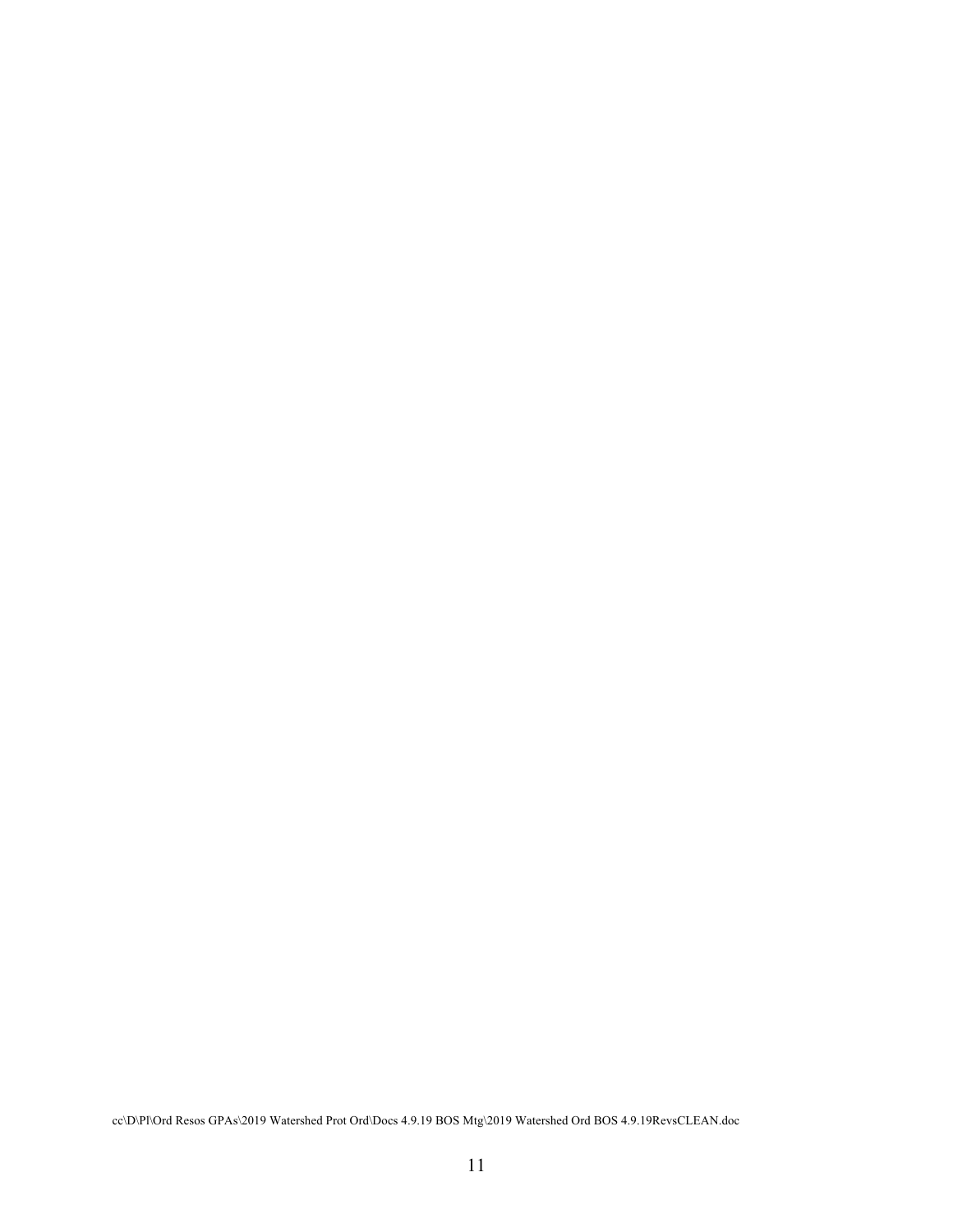### **18.108.020 - General provisions.**

A. Applicability. These regulations shall apply to all zoning districts within Napa County and to all uses that may involve earthmoving activity permitted in such districts, with or without use permits, except as may be specifically provided in this chapter. In the event of conflicts among the regulations in this chapter and those elsewhere in this title, the regulations in this chapter shall prevail except where specifically noted otherwise in this chapter.

B. Relationship to the Review of Tentative Parcel Maps and Subdivision Maps. To the greatest extent feasible, no tentative map, parcel map or final map shall be approved which will create lots which would necessitate approval of exceptions to these regulations pursuant to Section 18.108.040. Where a division of land would require an exception to these regulations, precise building envelopes shall be specified on the tentative maps, parcel maps and final maps, to ensure that the maximum feasible conformance with this chapter can be attained and maintained over time.

C. Vegetation Retention Requirements. In the AW zoning district, a minimum of seventy percent vegetation canopy cover as configured on the parcel existing on June 16, 2016 shall be maintained as part of any use involving earth-disturbing activity. Two or more contiguous parcels held and maintained under common ownership or legal control at the time the plan is submitted may be considered combined and treated as one holding for purposes of compliance with the vegetation requirements in this section; provided that: (1) the total vegetation proposed for clearing would not be greater than what could be cleared if each contiguous parcel was treated an individual unit; (2) a report prepared by a qualified professional biologist is submitted to the director which concludes that the proposed vegetation clearing would not result in greater impacts to biological resources than what would occur if the combined parcels were treated as individual units; and (3) a perpetual protective easement or a perpetual deed restriction is recorded for each parcel describing the amount of vegetation to be retained on each of the parcels.

D. Vegetation Removal Mitigation. In the AW zoning district, the removal of any vegetation canopy cover shall be mitigated by permanent replacement or preservation of comparable vegetation canopy cover, on an acreage basis at a minimum 3:1 ratio unless otherwise set forth below. The location for replacement or preservation may be prioritized as follows:

1. Replacement or preservation shall first be accomplished on-site on lands with slopes of thirty percent or less and outside of stream and wetland setbacks.

2. If sufficient vegetation canopy cover cannot be reasonably accomplished under subsection (D)(1) of this section, on-site preservation or replacement may occur on slopes greater than thirty percent and up to fifty percent in areas that result in the highest biological and water quality protections as determined by the director.

3. If sufficient vegetation canopy cover cannot be reasonably accomplished under subsection  $(D)(1)$  or under subsection  $(D)(2)$  of this section, off-site replacement or preservation may occur if it is within the same watershed and the habitat is of the same or better quality as determined by the director.

4. Replacement of vegetation canopy cover may occur within stream setbacks at a minimum 2:1 preservation ratio where a restoration plan prepared by a qualified professional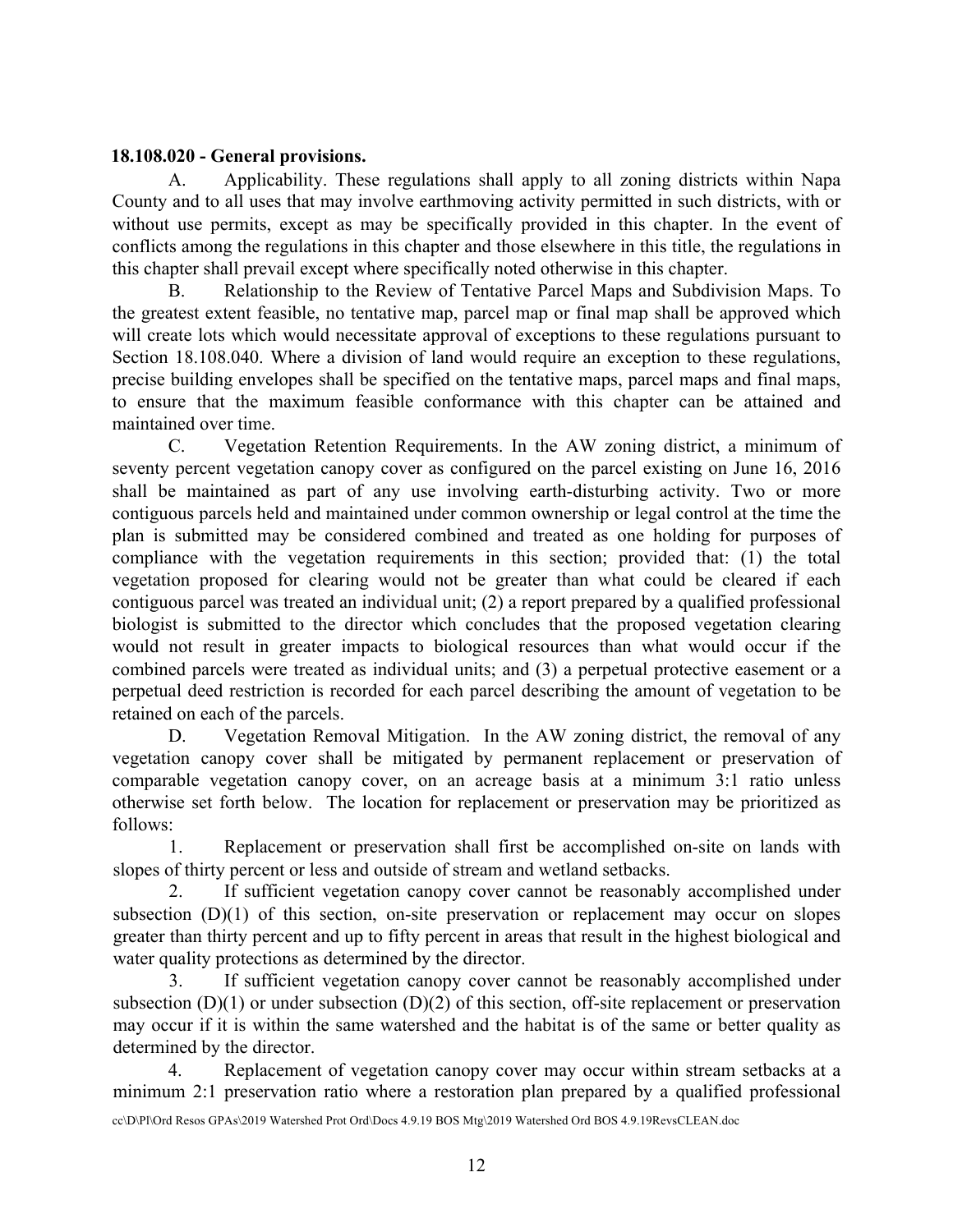biologist has been approved by the director, and where consistent with Section 18.108.025 (D) as determined by the director.

5. Alternatively, the removal of any vegetation canopy cover may be mitigated by permanent replacement or preservation of comparable vegetation canopy cover, on an acreage basis at a minimum 2:1 ratio, where the project includes substantial public benefits as determined by the director.

6. Non-native species shall not be subject to the vegetation canopy cover replacement or preservation requirements under subsection (D) of this section.

E. Preserved Vegetation Canopy Cover. Preserved vegetation canopy cover shall be enforceably restricted with a perpetual protective easement or perpetual deed restriction preserving and conserving the preserved vegetation canopy cover.

**SECTION 3.** Section 18.108.025 (General provisions – Intermittent/perennial streams.)

of Chapter 18.108 (Conservation Regulations) of the Napa County Code is amended to read in

full as follows:

#### **18.108.025 - General provisions—Intermittent/perennial streams.**

A. Applicability. The provisions of this section shall apply to those streams defined by Section 18.108.030. The final administrative determination of whether a particular watercourse is subject to the specific provisions of this section shall rest with the director.

B. Setback Requirements. In addition to any requirements of the floodway and floodplain regulations set forth in Title 16, construction of main or accessory structures, earthmoving activity, grading or removal of vegetation or agricultural uses of land (including access roads, avenues and tractor turnaround areas, or other improvements necessary for ongoing agricultural operations) as defined by Section 18.08.040 shall be prohibited within the stream setback areas established below unless specifically permitted in subsection (E) of this section, exempt pursuant to Section 18.108.050, or authorized by the commission through the granting of an exception in the form of a use permit pursuant to Section 18.108.040:

1. Setbacks for New Land Clearings for Agricultural Purposes. No land clearing or earthmoving activities as defined in Section 18.108.030 for new agricultural uses as defined by Section 18.08.040 shall take place within the following minimum setbacks from streams:

| Slope (Percent) | Required Setback |
|-----------------|------------------|
| $\leq 1$        | 35 feet          |
| $1 - 5$         | 45 feet          |
| $5 - 15$        | 55 feet          |
| $15 - 30$       | 65 feet          |
| $30 - 40$       | 85 feet          |
| $40 - 50$       | 105 feet         |
| $50 - 60$       | 125 feet         |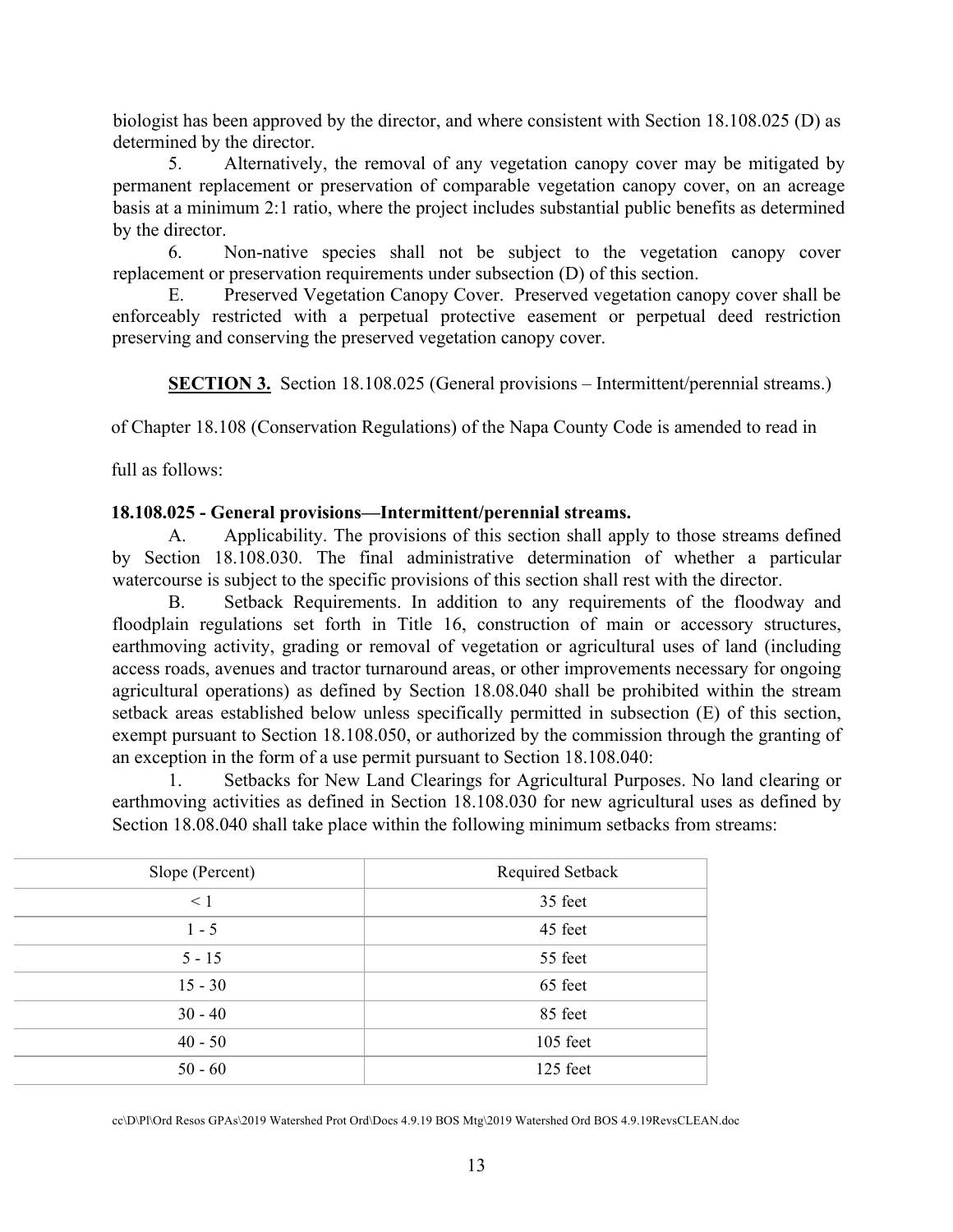| - |  |
|---|--|
|   |  |

Ephemeral or intermittent streams that do not meet the criteria for a stream as defined in Section 18.108.030 shall have a minimum 35-foot setback.

2. Setbacks for Existing Vineyard Use or Other Permanent Agricultural Crop Use of Land.

a. Except as provided in subsection  $(B)(2)(b)$  of this section, the stream setbacks established in subsection (B)(1) of this section shall also be applicable to the replanting of existing vineyards as defined in Section 18.108.030 or other permanent agricultural crop.

b. Stream setbacks shall not be required for the replanting of existing legally planted vineyards or other permanent agricultural crops if the replanting will occur in the same footprint, any recontouring or re-engineering of existing terraces is necessary to correct existing erosion or water quality problem, and no grading is proposed that requires a permit pursuant to Section J103.1 of Appendix J of the California Building Code.

3. The stream setbacks established in this chapter shall be measured from the top of the bank on both sides of the stream as it exists at the time of replanting, redevelopment, or new agricultural activity.

4. In the case of those specific streams identified in Resolution No. 94-19, the stream setbacks shall be the distances set forth in subsections (B)(1), (2) and (3) of this section or the vegetation outboard dripline at the time of replanting, redevelopment, or new agricultural activity, whichever is greater.

C. Required Setbacks for Residential Development. All new residential and nonagricultural structures shall comply with the stream setbacks established by subsection (B)(1) of this section.

D. Revegetation Within Required Setbacks. Revegetation of portions of the streamside setbacks may be required by the director as a part of an erosion-control plan or NPDES program to restore areas where vegetation has been removed as a result of existing or past land use activities. The extent of revegetation shall be based on field review, consultation with the Napa County Flood Control and Water Conservation District, Napa County Resource Conservation District (RCD) and the California Department of Fish and Wildlife (CDFW) to enhance water quality and minimize sedimentation of the affected stream.

E. Uses Permitted Within Required Stream Setbacks. Except to the extent inconsistent with the provisions of Title 16 pertaining to floodway and floodplain regulations, only the following uses shall be permitted within the required stream setbacks, unless specifically authorized by the Planning Commission through the use permit process:

1. Maintenance of existing legal vineyards or other agricultural crop, including the prudent use of fertilizers and such pesticides, herbicides, insecticides, fungicides or other techniques for the control of insects, weeds, diseases and pests that are necessary to maintain the productivity of croplands;

2. Use and maintenance of existing tractor turnaround areas, agricultural roads, recreational roads, trails and crossings;

3. Activities which are consistent with agricultural practices in the area and which are intended to protect the security and safety of the surrounding area including, but not limited to, fire, flood protection and bank stabilization, weed control, trespass and nuisance protection;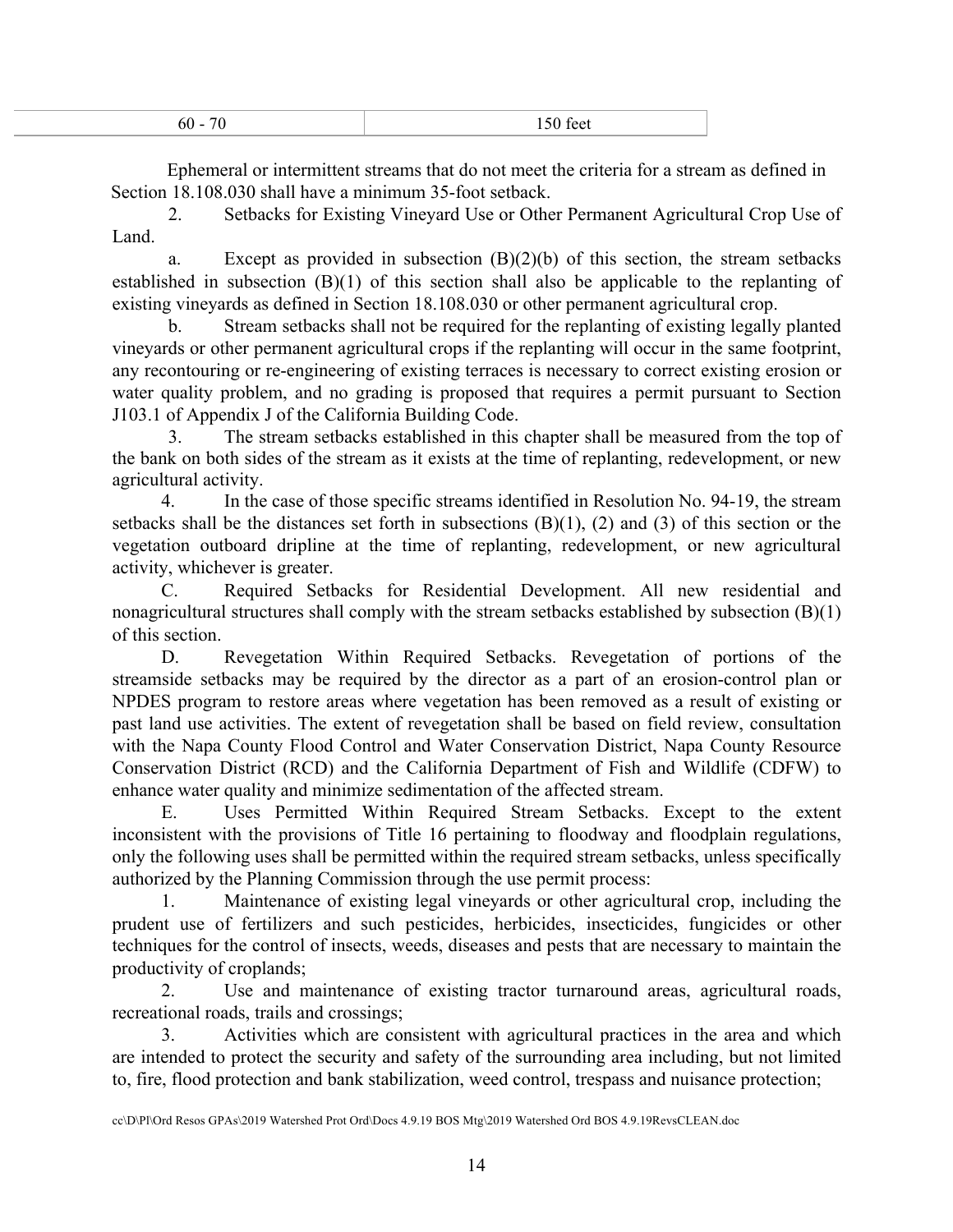4. Development and maintenance of those water resources, including pumps, that are necessary for agricultural and domestic purposes;

5. Maintenance and replacement of existing public works facilities such as pipes, cables, culverts and the like;

6. Maintenance of existing or restoration of previously dredged depths in existing flood control projects and navigational channels authorized by a permit issued by the director of public works pursuant to Title 16;

7. Construction of nonmotorized vehicular and pedestrian trails;

8. Construction of new public works projects such as drainage culverts, stream crossings when such projects are specifically authorized and permitted by existing state, federal or local law;

9. Construction activities undertaken by or under the auspices of a federal, state or local agency to preserve or restore existing habitat areas;

10. Removal of vegetation as authorized by the director to alleviate an existing hazardous condition;

11. Other uses similar to the foregoing found by the director to be consistent with the intent of this chapter; and

12. Installation of stream crossings, recreational roads, and equestrian and nonmotorized trails in accordance with appropriate permits from other state, federal and local use permit requirements when it can be determined by the director that the least environmentally damaging alternative has been selected as a part of an approved project.

F. Construction Fencing to Protect Stream Setbacks, Wetlands and Other Features. Where appropriate, the director may require an applicant to install and maintain construction fencing, or other means of demarcation acceptable to the director, in a manner that protects stream setback areas, wetlands, wildlife corridors, sensitive areas and other protected features from intrusion or disturbance during land clearing and earth-disturbing activities.

**SECTION 4.** A new Section 18.108.026 entitled "General provisions – Wetlands" is

added to Chapter 18.108 (Conservation Regulations) of the Napa County Code to read in full as

follows:

# **18.108.026 - General provisions – Wetlands.**

Construction of main or accessory structures, earthmoving activity, land clearing or agricultural uses of land as defined by Section 18.08.040 shall be set back 50 feet from the delineated wetland boundary. In limited circumstances, the 50-foot setback may be reduced if recommended by a qualified professional biologist and approved by the director.

**SECTION 5.** Section 18.108.027 (Sensitive domestic water supply drainages.) of

Chapter 18.108 (Conservation Regulations) of the Napa County Code is amended to read in full

as follows: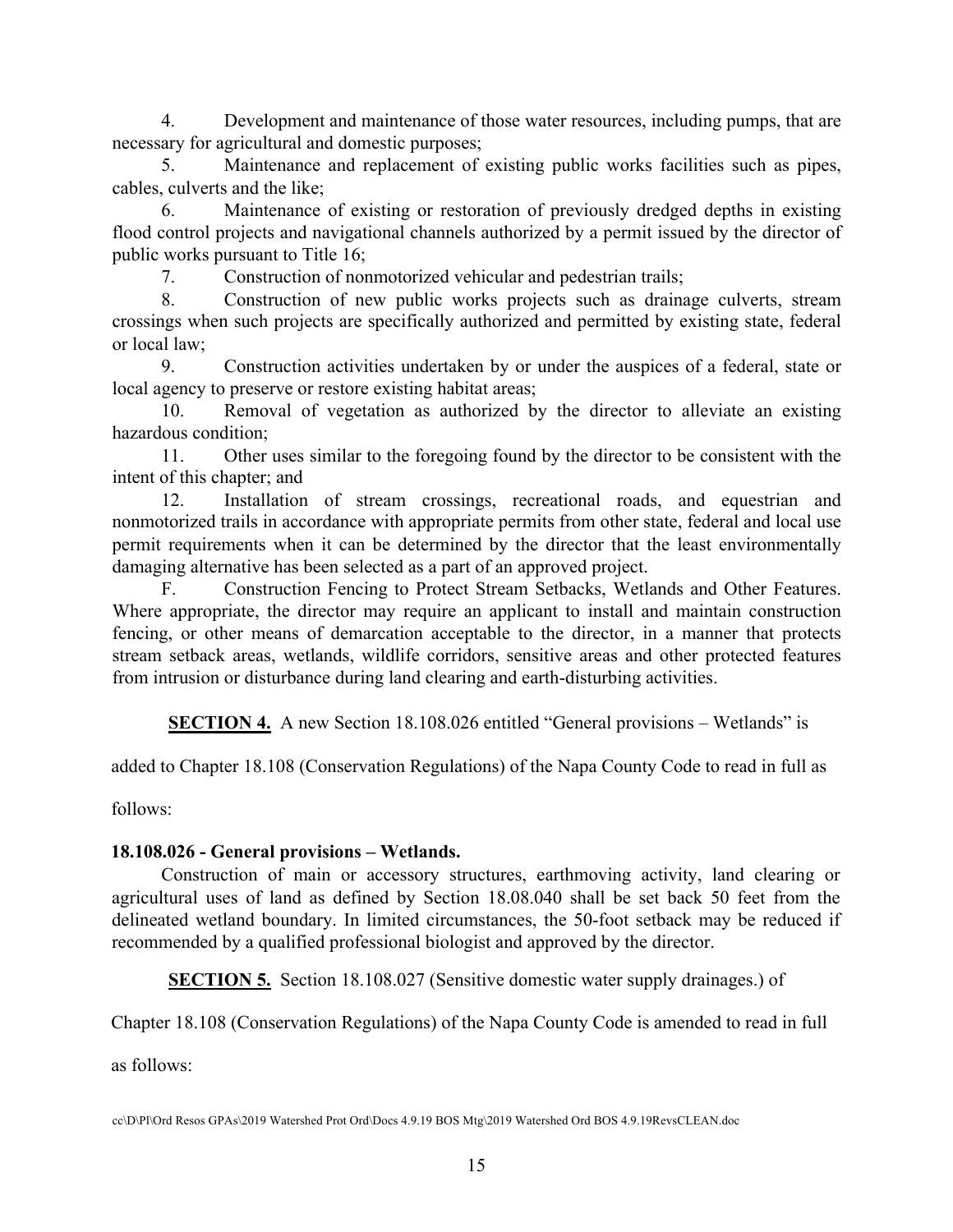#### **18.108.027 - Sensitive domestic water supply drainages.**

A. Applicability. The provisions of this section shall apply in sensitive domestic water supply drainages.

B. Vegetation Clearing. A minimum of seventy percent of the tree canopy cover on the parcel existing on June 16, 1993 along with any vegetation understory, or when vegetation consists of shrub and brush without tree canopy, a minimum of forty percent of the shrub, brush and associated annual and perennial herbaceous vegetation shall be maintained as part of any use involving earth-disturbing activity. Two or more contiguous parcels held and maintained under common ownership or legal control at the time the plan is submitted may be considered combined and treated as one holding for purposes of compliance with the vegetation retention requirements in this section; provided that: (1) the total vegetation proposed for clearing would not be greater than what could be cleared if each contiguous parcel was treated as an individual unit; (2) a report prepared by a qualified professional biologist is submitted to the director which concludes that the proposed vegetation clearing would not result in greater impacts to biological resources than what would occur if the combined parcels were treated as individual units; and (3) a perpetual protective easement or perpetual deed restriction is recorded for each parcel describing the amount of vegetation to be retained on each of the parcels.

C. Winter Shut-Down. All earth-disturbing activities on any slopes (pursuant to subsection (L) of Section 18.108.070) shall be limited to the period of April 1st through September 1st of each year except earth-disturbing activities that are in compliance with the NPDES program administered by the planning department shall be limited to the period of April 1st through October 1st of each year. No earth-disturbing activities other than installation of winterization measures shall take place during other times of the year. All winterization measures shall be in place by September 15th of any given year or by October 15th for earth-disturbing activities that are in compliance with the NPDES program. However, earth-disturbing activities may be authorized by the director during the winter shut-down period, using the procedures specified for other watersheds in subsection (L) of Section 18.108.070. The applicable water purveyor shall be notified in writing at least seven calendar days prior to the director's decision to grant or deny a grading extension to allow the purveyor to comment on the request.

D. Drainage Facilities. Concentration of runoff shall, wherever feasible, be avoided. Runoff shall instead be spread in small incremental doses into relatively flat buffer areas. Those drainage facilities and outfalls that unavoidably have to be installed shall be sized and designed to handle the runoff from a one hundred-year storm event without failure or unintentional bypassing. Outlets shall be protected against erosion in the one hundred-year storm event.

E. Notice Required. The director shall provide notice to the owner/operator(s) of a public-serving water supply system(s) located in a sensitive domestic water supply drainage of each erosion control plan filed in their drainage. Said notice shall include a copy of the plan submitted and shall provide twenty-one days for a response. If the owner/operator(s) submits credible evidence within this time period that the delivery of sediment or other pollutants into their reservoir(s) from the drainage will be increased by more than one percent on an individual project basis or by more than ten percent on a cumulative basis, the subject erosion control plan shall not be approved until a public hearing on the matter has been held before the commission and a use permit has been issued.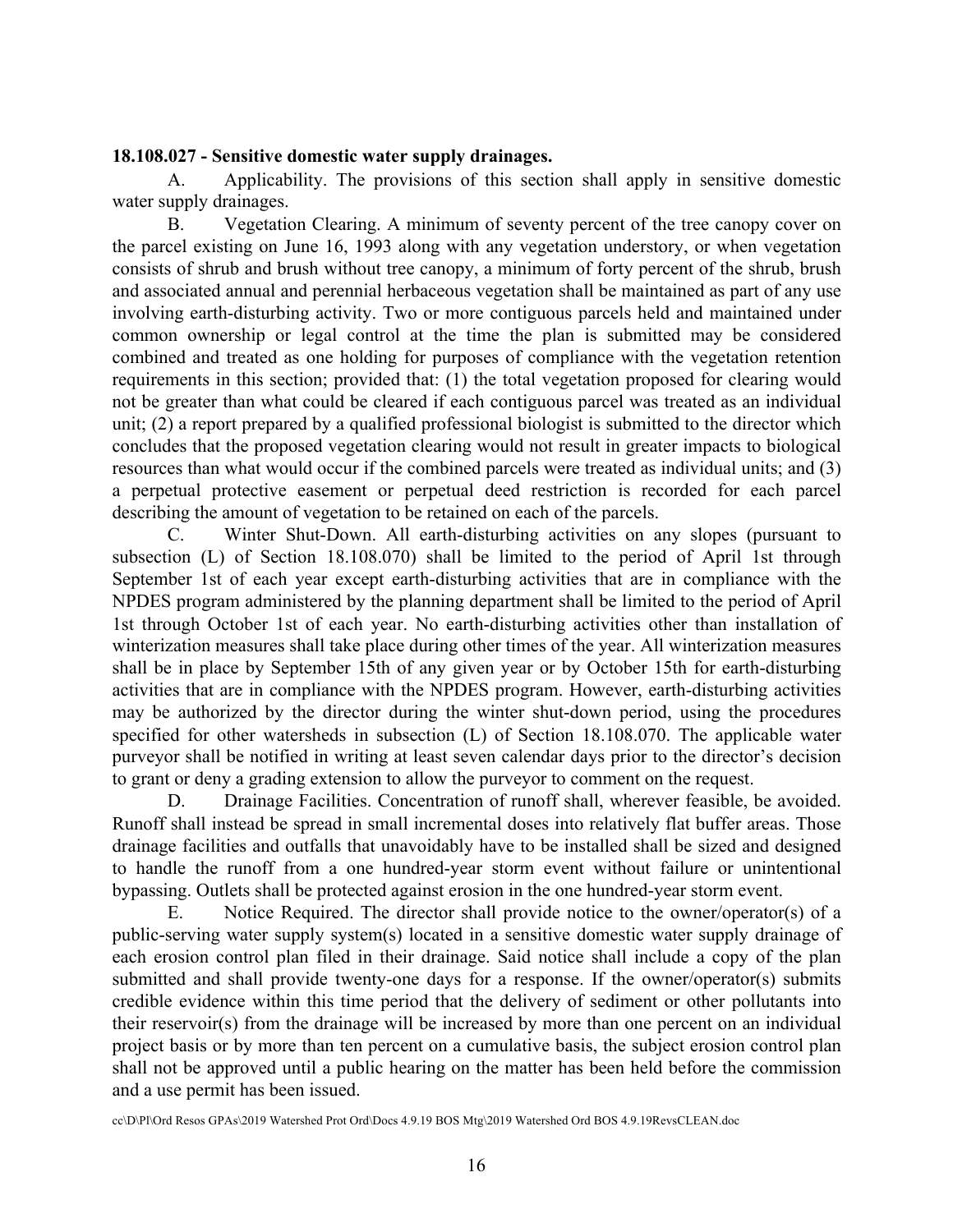F. Geotechnical Report Required. A report prepared by a qualified professional specifying the depth and nature of the soils and bedrock present and the stability, both current and projected, of the area potentially effected shall be submitted by the property owner at the time of application for any project located in a sensitive domestic water supply drainage.

G. Setbacks. No earthmoving activities shall take place within 500 feet of the Kimball Reservoir and Bell Canyon Reservoir, or within 200 feet of any other sensitive domestic water supply. The setback shall be measured from the top of bank of the municipal reservoir.

**SECTION 6.** Section 18.108.030 (Definitions.) of Chapter 18.108 (Conservation

Regulations) of the Napa County Code is amended to read in full as follows:

## **18.108.030 - Definitions.**

As used in this chapter:

"Decorative landscaping" means vegetation, plantings, shrubs, trees and the like established and maintained in proximity to a residential structure, landscape structure or related access road for ornamental or aesthetic purposes. Decorative landscaping does not include agricultural crops established or maintained for commercial use.

"Defensible space" means that area described in the Napa County Defensible Space Guidelines which is adjacent to each side of a building or structure and must be cleared of all brush, flammable vegetation, or combustible growth, subject however to the exceptions set forth in the Napa County Defensible Space Guidelines referenced in County Code Chapter 8.36.

"Delineated wetland boundary" means precise edge of a wetland identified by a wetland delineation study or map.

"Director" means the director of the planning department or the director's designee.

"Drainage ditch" means a channel constructed solely for the purpose of providing drainage for agricultural use. A drainage ditch is not a stream as that term is defined in this section.

"Driveway" means a privately owned and maintained access road connecting a parcel to a public or private roadway.

"Earthmoving or earth-disturbing activity" means any activity that involves vegetation clearing, grading, excavation, compaction of the soil, or the creation of fills and embankments to prepare a site for the construction of roads, structures, landscaping, new planting, and other improvements (including agricultural roads, and vineyard avenues or tractor turnaround areas necessary for ongoing agricultural operations). It also means excavations, fills or grading which of themselves constitute engineered works or improvements.

"Environmental Resources Mapping System" means a collection of printed maps, interactive GIS-based (geographic information system) computer maps, and the supporting data layers and related information maintained by Napa County delineating, among other things, environmental resources and hazards within the county.

"Ephemeral" or "intermittent stream" means any natural channel with defined bed and banks containing flowing water or showing evidence of having contained flowing water, such as deposit of rock, sand, gravel, or soil, that does not meet the definition of "stream" in this chapter.

"Erosion" means the wearing away of the ground surface as a result of the movement of wind or water.

cc\D\Pl\Ord Resos GPAs\2019 Watershed Prot Ord\Docs 4.9.19 BOS Mtg\2019 Watershed Ord BOS 4.9.19RevsCLEAN.doc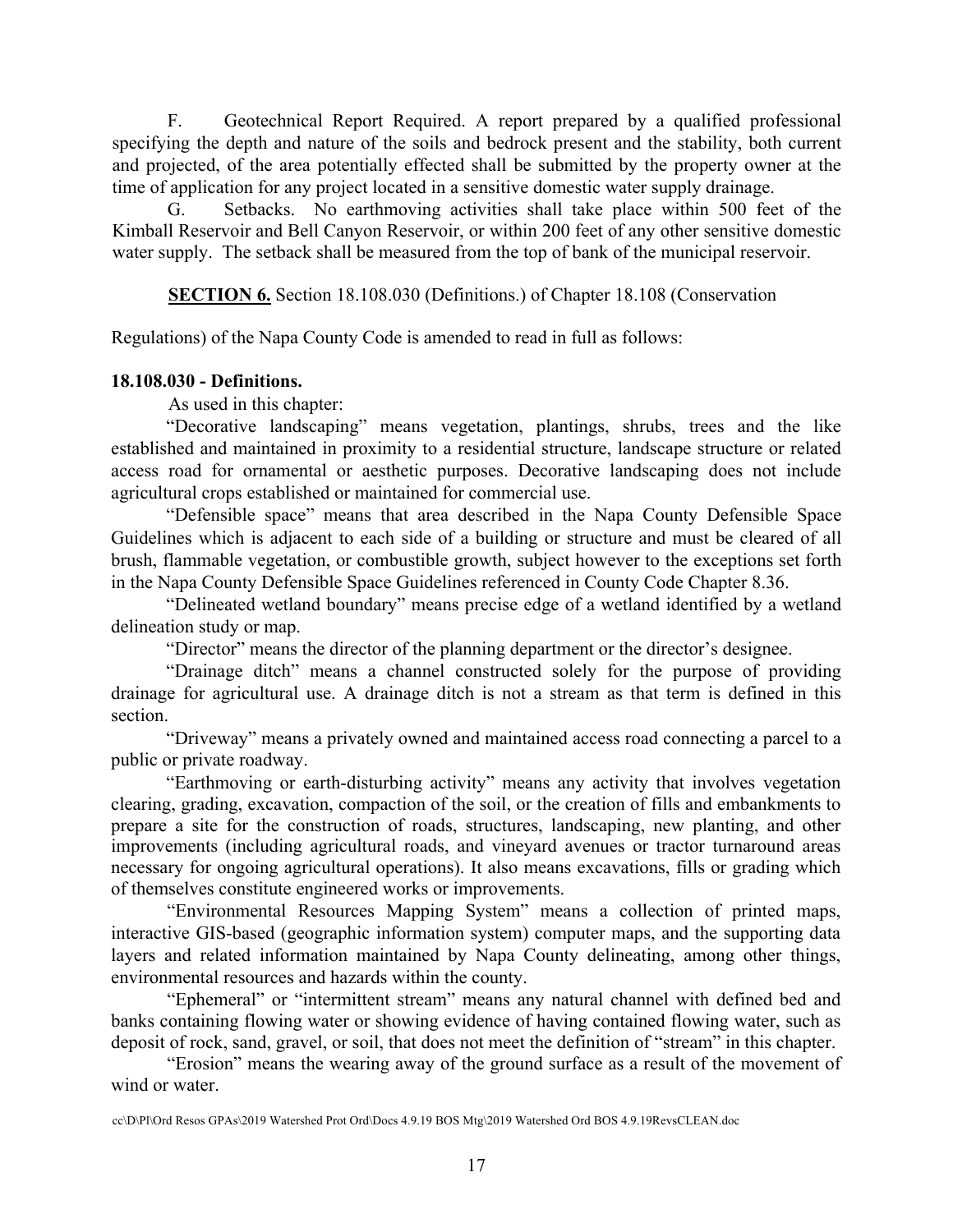"Erosion hazard area" means those portions of parcels of land having slopes over five percent.

"Failure" or "failed" with respect to an erosion control measure means that the measure has operated in the past or is expected to operate in the future in such a manner that erosion and/or resultant sedimentation have or will be increased above design rates or that flows exceed the capacity of the measure and bypassing has or will occur.

"Grading" shall mean any stripping, cutting, filling, contouring, recontouring or stockpiling of earth or land, including the land in its cut or fill condition.

"Habitat" means a physical area characterized by a unique assemblage of species that constitute the biotic community that utilizes and/or inhabits the area and which provides some subset of essential or preferred ecological and biological needs (i.e., reproduction, feeding/foraging, cover/shelter) for each of those species.

"Habitat of limited distribution" means a vegetation type as delineated in the Napa County Environmental Resources Mapping System that covers less than approximately 0.1% of the county (i.e., 500 acres).

"Hydrophilic vegetation" means vegetation that grows in water or on a substrate that is at least periodically deficient in oxygen as a result of excessive water content (i.e., plants typically found in wet habitats).

"Improvement" means any man-made, immovable item which becomes part of, placed on, or affixed to, a parcel of land.

"Land clearing" means the removal of tree canopy, understory or herbaceous vegetation down to bare soil, by any method.

"Landscape structure" means a structure, object and/or feature for human use and enjoyment of the land associated with decorative landscaping in relationship to a residential structure, which does not require issuance of a ministerial or discretionary permit by the county.

"Major storm event" means a two-year or larger storm (i.e., a storm with a fifty percent or less probability of occurring in any given year).

"Municipal reservoir" or "sensitive domestic water supply" means any of the following: Kimball Reservoir; Rector Reservoir; Milliken Reservoir; Bell Canyon Reservoir; Lake Hennessey; Friesen Lakes; Lake Curry; and Lake Madigan.

"NPDES program" means the runoff control requirements that earthmoving activities are subject to and administered by the planning department as outlined in the "Napa County Construction Site Runoff Control Requirements" adopted by the Napa County Board of Supervisors on December 12, 2006, or as may be amended, and the Napa Countywide Stormwater Pollution Prevention Program December 2014, or as may be amended.

"One hundred-year storm" means a storm with a one percent probability of occurring in any given year.

"Planning department" or "department" means the Planning, Building and Environmental Services Department.

"Perpetual protective easement" means an easement preserving and conserving the preserved vegetation canopy cover and vegetation understory. The protective easement shall be dedicated to the county, a public agency or a qualified nonprofit organization approved by the county, and shall be in a form acceptable to county counsel and recorded prior to commencement of earthmoving activity.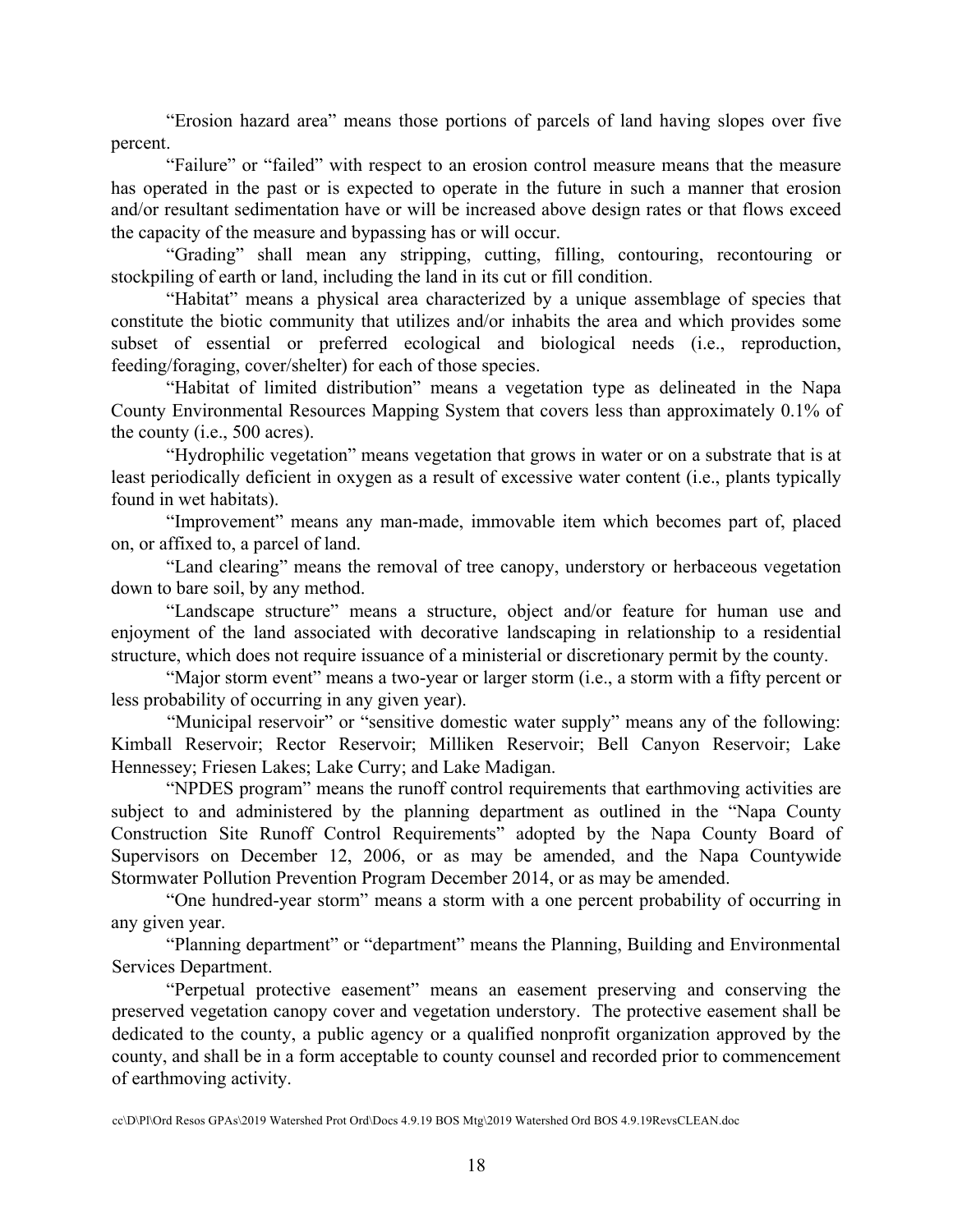"Qualified professional biologist" means an individual possessing academic and professional experience in biological sciences and related resource management activities who is able to identify biotic resources and can recognize and is familiar with the habitats and behaviors of listed species that may be present in the county. The individual must have specialized skills and appropriate licenses/permits/certifications specific to the study being conducted (e.g., general botanical, wetland, and wildlife habitat knowledge for biotic resource and stream setback assessments, and certification by the U.S. Army Corps of Engineers in wetland delineation for wetland assessments and wetland delineation studies or maps).

"Resolution" means any resolution duly adopted by the Napa County Board of Supervisors.

"Riparian vegetation" means vegetation commonly occurring adjacent to or within streams and watercourses or along their banks including, but not limited to, such plants as willows, cottonwoods and their associated understory vegetation.

"Sensitive domestic water supply drainage" means any of the following drainages as depicted on the sensitive domestic water supply drainages map(s) maintained and hereafter modified from time to time as necessary by the director:

- 1. Kimball Reservoir drainage;
- 2. Rector Reservoir drainage;
- 3. Milliken Reservoir drainage;
- 4. Bell Canyon Reservoir drainage;
- 5. Lake Hennessey drainage;
- 6. Friesen Lakes drainage;
- 7. Lake Curry drainage; and
- 8. Lake Madigan drainage.

"Roadway" means any surface designed, improved or ordinarily used for vehicle travel that is either publicly owned and maintained, or privately owned and maintained, but dedicated for public use.

"Shrublands vegetation" means areas where shrubs dominate, including chaparral, chenopod scrubs, coastal scrubs, and desert scrubs.

"Slope" means the inclination of the terrain calculated in accordance with the methodology set forth in Resolution No. 94-19, which is incorporated herein by reference.

"Special-status species" means plants and animals that are legally protected under the federal Endangered Species Act (ESA), the California Endangered Species Act (CESA), or other federal, state or local regulations.

"Stream" means any of the following:

1. A watercourse designated by a solid line or dash and three dots symbol on the largest scale of the United States Geological Survey maps most recently published, or any replacement to that symbol;

2. Any watercourse which has a well-defined channel with a depth greater than four feet and banks steeper than 3:1 and contains hydrophilic vegetation, riparian vegetation or woody vegetation including tree species greater than ten feet in height; and

3. Those watercourses listed in Resolution No. 94-19 and incorporated herein by reference.

cc\D\Pl\Ord Resos GPAs\2019 Watershed Prot Ord\Docs 4.9.19 BOS Mtg\2019 Watershed Ord BOS 4.9.19RevsCLEAN.doc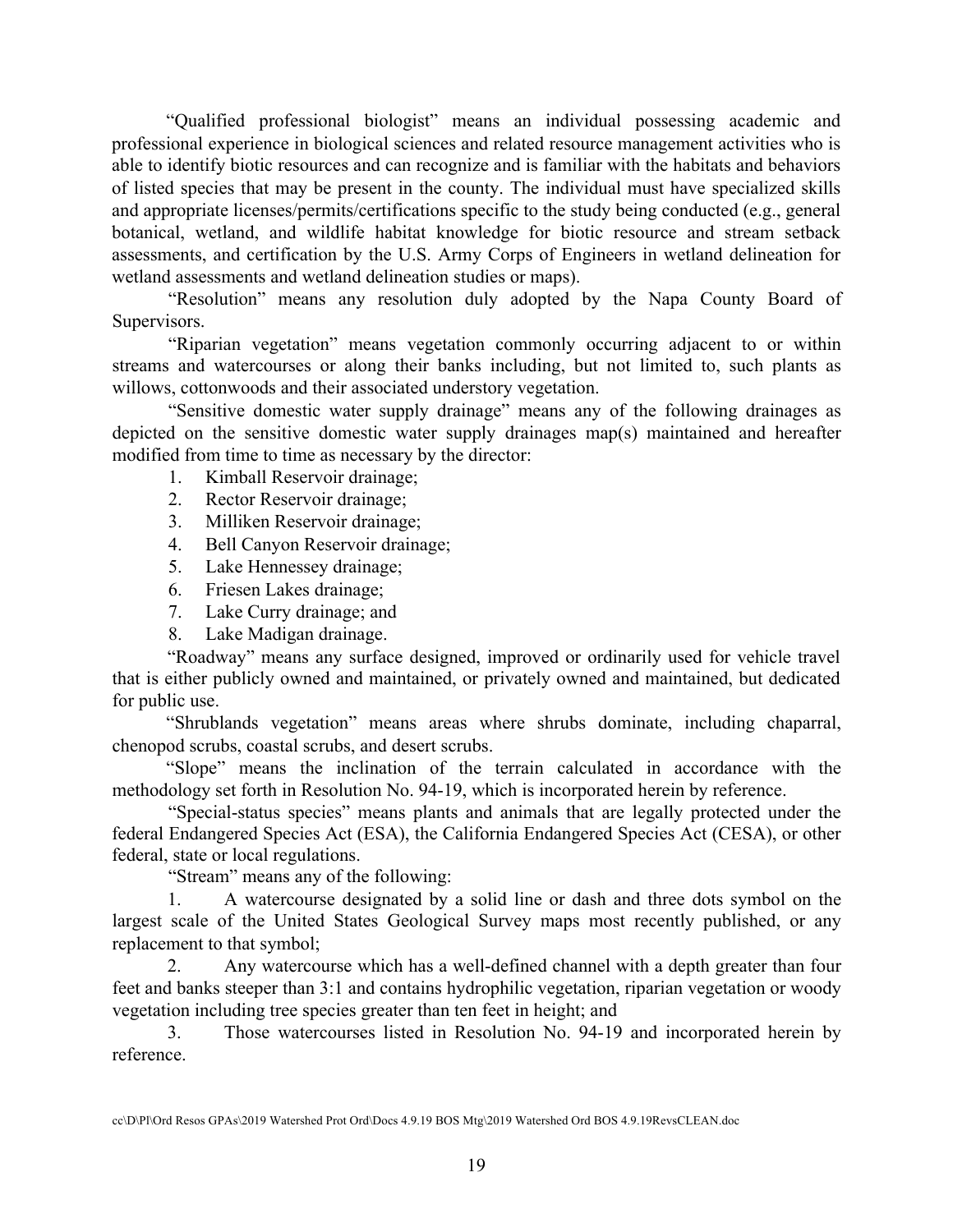"Structure" means anything which is built or constructed, or any piece of work artificially built up or composed of parts joined in some definite manner whether installed on, above, or below the surface of the land.

"Track II vineyard replants" means vineyard replanting that meets the criteria of Sections 18.108.055(A), 18.108.080(D)(2)(a)(ii), and 18.108.090 of this chapter.

"Vegetation canopy cover" means the biotic communities classified as oak woodland, riparian oak woodland, or coniferous forest based on the current Manual of California Vegetation (MCV) and as described in the Napa County Baseline Data Report (2005 or as amended).

"Vegetation outboard dripline" means the furthermost edge of riparian vegetation, including the dripline of the canopy cover of woody vegetation of a stream visible on the latest edition of aerial photographs on file with the department or as determined by a field inspection conducted by the director.

"Vegetation understory" means the biotic communities classified as chaparral/scrub, shrub land, grassland, rock outcrop or vegetated portions of wetlands based on the current Manual of California Vegetation (MCV) and as described in the Napa County Baseline Data Report (2005 or as amended).

"Vineyard replanting" shall mean vine removal, ripping, recontouring or grading or any installation of erosion control measures and replanting of vines where the removal of vines began no more than six years prior to submittal of vineyard replanting program or erosion control plan to the department.

"Watershed" means a defined region draining into a river, river system, or other body of water.

"Wetland" means those areas that meet either the federal definition of wetlands, as set forth in 33 CFR § 328.3 as that section may be amended from time to time, or the State of California definition of wetland as adopted by the State Water Resources Control Board as a State Wetland Definition, as that definition may be amended from time to time. In the event of a conflict between the state and federal definition, whichever definition is more protective shall control.

"Wetland delineation map or study" means a map or study prepared by a qualified professional biologist to identify and precisely map the boundary of wetlands on a site.

"Winter shut-down period" shall mean between October 15 and April 1, except within sensitive domestic water supply drainages, the winter shut-down period shall mean between September 1 and April 1 pursuant to subsection (C) of Section 18.108.027.

**SECTION 7.** Section 18.108.040 (Exceptions.) of Chapter 18.108 (Conservation

Regulations) of the Napa County Code is amended to read in full as follows:

## **18.108.040 - Exceptions in the form of a use permit.**

Upon application by the landowner or leaseholder of a site, an exception in the form of a use permit may be granted to any of the requirements of this chapter other than subsection (B) of Section 18.108.060 if, after a public hearing, findings can be made that:

A. For structural/road development projects, all of the following are true:

1. Roads, driveways, buildings and other man-made structures have been designed to complement the natural landform and to avoid excessive grading;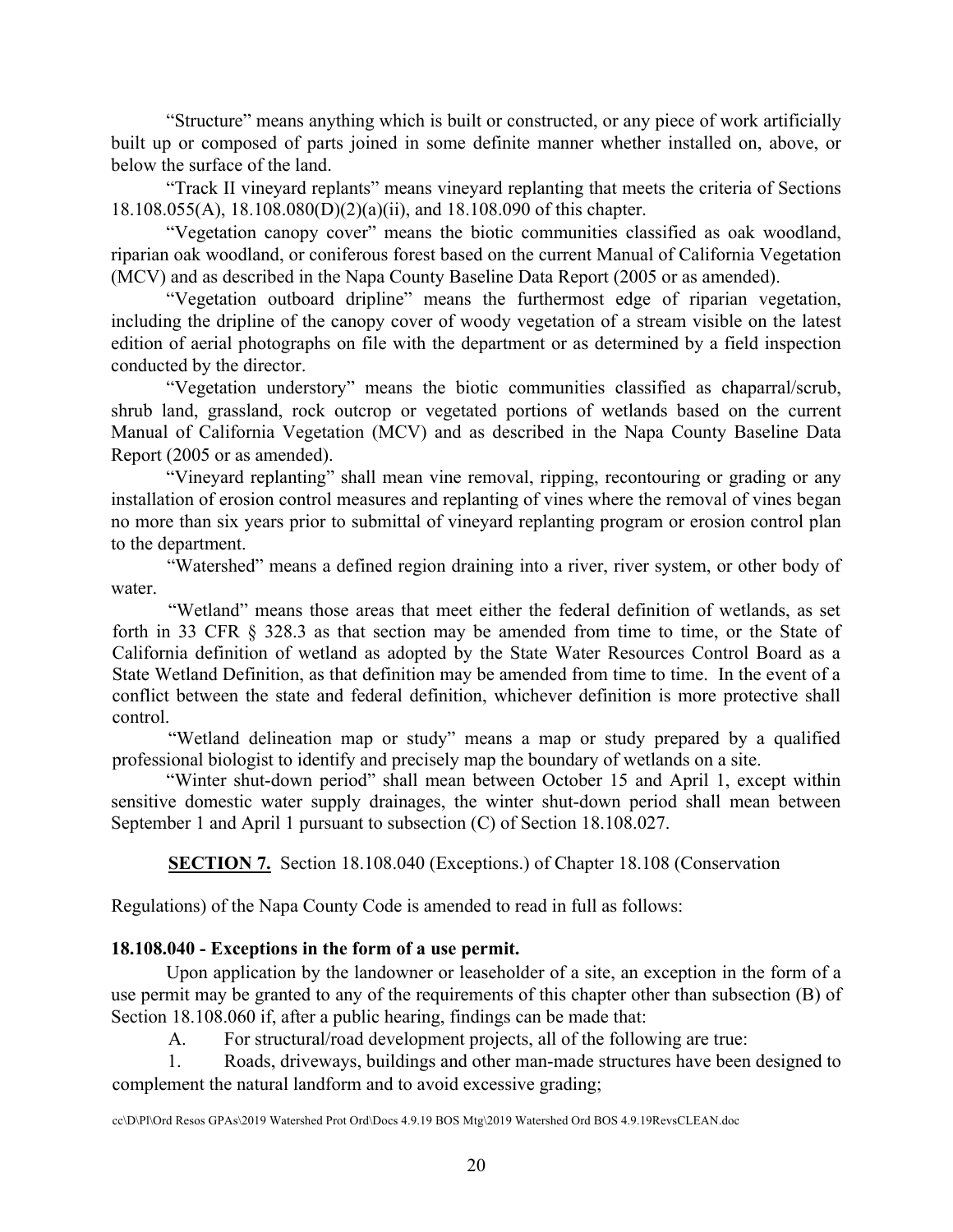2. Primary and accessory structures employ architectural and design elements which in total serve to reduce the amount of grading and earthmoving activity required for the project, including the following elements:

a. Multiple-floor levels which follow existing, natural slopes,

b. Foundation types such as poles, piles, or stepping levels which minimize cut and fill and the need for retaining walls, and

c. Fence lines, walls, and other features which blend with the existing terrain rather than strike off at an angle against it;

3. The development project minimizes removal of existing vegetation, incorporates existing vegetation into the final design plan, and replacement vegetation of appropriate size, quality and quantity is included to mitigate adverse environmental effects;

4. Adequate fire safety measures have been incorporated into the design of the proposed development;

5. Disturbance to streams and watercourses shall be minimized, and the encroachment if any, is the minimum necessary to implement the project;

6. The project does not adversely impact threatened or endangered plant or animal habitats as designated by state or federal agencies or identified as special status species, sensitive biotic communities or habitats of limited distribution in the county's Baseline Data Report (2005 or as amended) or Environmental Resources Mapping System;

7. An erosion control plan, or equivalent NPDES stormwater management plan, has been prepared in accordance with Section 18.108.080 and has been approved by the director; and

8. The proposed development does not result in a net increase in soil loss and runoff.

B. For agricultural projects and related agricultural roads (as determined by the planning department), all of the following are true:

1. The proposed development does not result in a net increase in soil loss and runoff;

2. An erosion control plan has been prepared in accordance with Section 18.108.080 and has been approved by the director;

3. Impacts on streams and watercourses are minimized, and adequate setbacks along these drainageways are or will be maintained; and

4. The project does not adversely impact threatened or endangered plant or animal habitats as designated by state or federal agencies or identified as special-status species, sensitive biotic communities or habitats of limited distribution on the county's Baseline Data Report (2005 or as amended) or Environmental Resources Mapping System.

**SECTION 8.** Section 18.108.050 (Exemptions.) of Chapter 18.108 (Conservation

Regulations) of the Napa County Code is amended to read in full as follows:

## **18.108.050 - Exemptions.**

This chapter shall not apply to the following activities, whether or not permits are presently required therefor, which this board hereby finds have less potential to significantly alter the present environment; are preempted by state law; or are publicly-supervised projects necessary for the protection of the immediate health and safety of the residents of Napa County: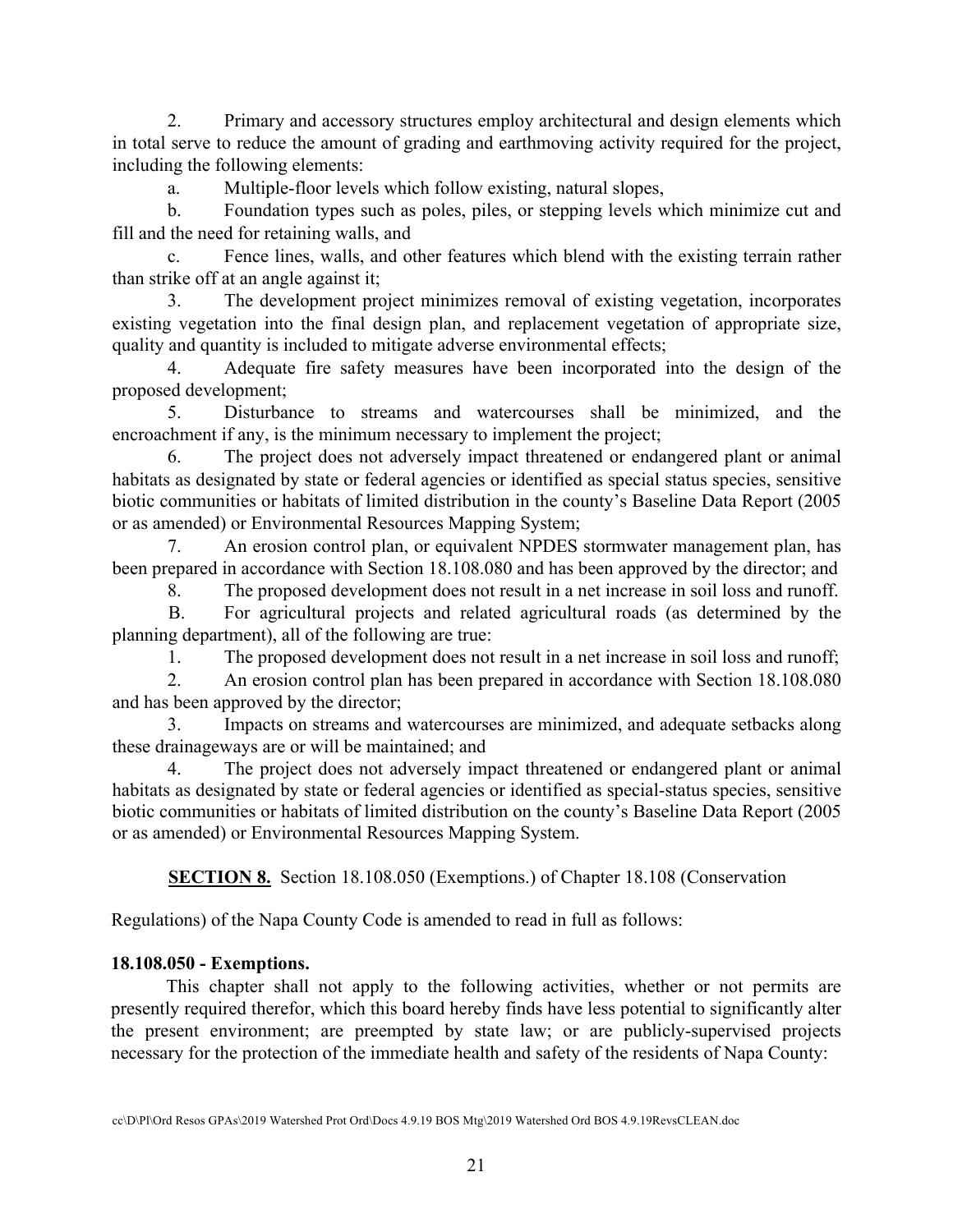A. Additions to existing legally constructed single-family residences or other structures allowed without a use permit where the proposed addition is attached and when no earthmoving or grading is required with the exception of that necessary to install a foundation system and the location of the project has not been identified in the Napa County Environmental Resources Mapping System as a landslide area or within required stream, wetland or municipal reservoir setbacks as provided in subsection (B) of Section 18.108.025, Section 18.108.026 and subsection (G) of Section 18.108.027;

B. Land clearing, earthmoving, and/or grading in connection with the construction, remodeling or other improvements of a single-family residence and/or associated accessory structures, where application for all permits required for such activities for that project have been received on or before May 13, 1991 by the county departments responsible for the issuance of such permits;

C. Land clearing, earthmoving and/or grading in connection with the planting and/or maintenance of decorative landscaping and/or construction of landscape structures as defined in Section 18.108.030 for which no building or grading permits are required as part of an existing or approved residential structure; and the clearing and/or grading does not involve more than one acre per legal parcel, and the clearing and/or grading does not involve removal of any living tree from the ridge line or hilltop visible from any public roadway unless such tree is replaced in a manner approved by the director, and temporary erosion control measures are installed by the winter shut-down period applicable to the project site;

D. Maintenance of private access roads, such as resurfacing (rock or asphalt), cleaning inside ditches and culvert inlets, removing or installing waterbars, construction and maintenance of all public roads and any other public facilities, including flood control facilities, required by and completed under the direction of any public agency;

E. Land clearing, construction of improvements, grading, and/or earthmoving activity for projects specifically authorized by any use permit or other administrative or discretionary permit, including small winery exemptions, issued by Napa County or Napa County Flood Control and Water Conservation District prior to June 11, 1991; provided that this exemption shall continue to apply only to such areas for which an approved erosion control plan is on file with the department or erosion control measures were included in the use permit or other permit, and this exemption affects only those areas identified in the approved plan or permit;

F. Land clearing, earthmoving and/or grading necessary for the construction of: (1) any septic or wastewater system or water well; (2) other facilities necessary for the protection of public health; (3) in connection with correction of any problem involving hazardous wastes or materials, where such construction or corrective activity is required by, and completed under the supervision of the department to comply with federal, state or local standards; and (4) minor trenching (so long as such work is conducted and restored outside the winter shutdown period and outside the required stream setbacks);

G. Land clearing, earthmoving and/or grading necessary for preliminary testing for site suitability for septic systems or water wells, where such testing is approved by the department and does not involve the construction of roads for access to the parcel or testing sites and disturbed areas are revegetated or otherwise treated for erosion control;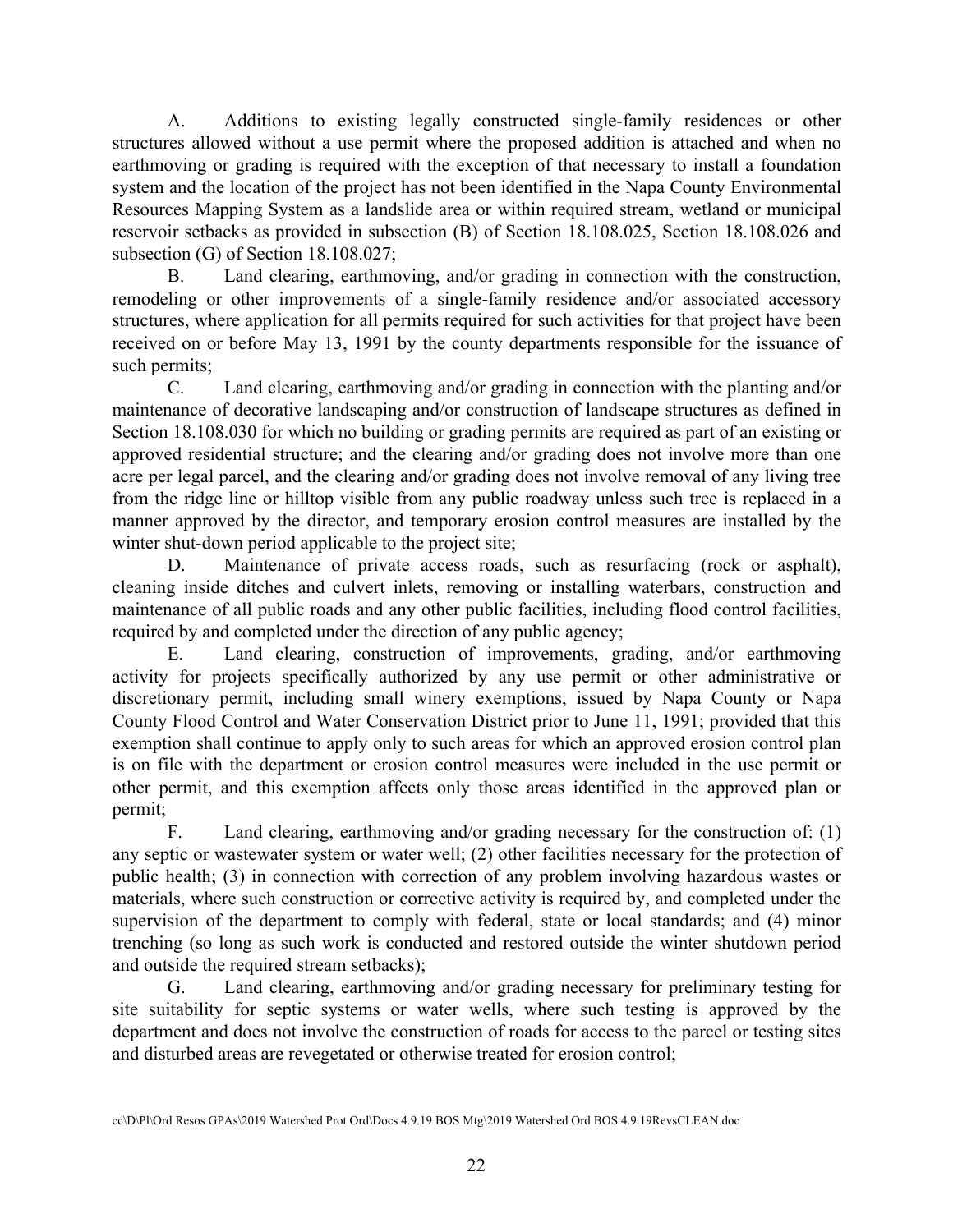H. Creation and/or maintenance of defensible space for legally constructed structures or the implementation of fire management strategies completed under the guidance of the California Department of Forestry and Fire Protection;

I. Land clearing, earthmoving and/or grading specifically authorized by a state timber harvesting permit where erosion measures were included in the project as necessary; provided, however, that this exemption shall not apply if a state timber conversion permit is a part of or included as a component of the state timber harvesting permit;

J. Land clearing, earthmoving and/or grading pursuant to a permit other than a timberland conversion permit or a notice of less than three-acre conversion exemption (or similar exemption process) issued by: (1) a state or federal agency in compliance with applicable provisions of state or federal laws or regulations where adequate erosion control measures as determined by Napa County have been incorporated as part of the project or (2) by a city in relation to city-owned property exempt from the zoning regulations of Napa County. This exception only applies to those portions of the project specifically authorized by the state or federal permit involved. Components or parts of the project not specifically authorized by a state or federal permit shall be subject to this chapter;

K. Land clearing, earthmoving and/or grading in connection with the abatement of a public nuisance as determined by a court of competent jurisdiction and then only in accordance with recommendations of, and under the advisory supervision of, the Natural Resources Conservation Service and California Department of Fish and Wildlife;

L. Clearing of temporary erosion control cover crops and/or grading activities, but only in conjunction with the planting of agricultural crops or installation of erosion control measures on land cleared of vegetation and/or graded prior to May 13, 1991; provided that this exemption shall continue to apply only to such areas for which an approved erosion control plan is on file with the department or the soil conservation service and applies only to areas prepared pursuant to the approved plan;

M. Completion of multi-year phased agricultural, vegetation and/or grading activities approved pursuant to Ordinances 956, 957, 962, 965 or 987 and "used" pursuant to Section 18.124.080 of the Napa County Code so long as the approved plans substantially conform with the erosion control standards approved through the adoption of the ordinance codified in this chapter;

N. [Reserved.];

O. Maintenance operations for ongoing agricultural activities, including, but not limited to, maintenance of existing roads, existing erosion and sediment control devices, and activities involving minimal soil disturbance such as discing, spraying, fertilizer applications, shallow ripping for root stimulating, trellising, installation of irrigation, fencing, post hole digging, weed control and minor trenching for repair work;

P. Earthmoving activity associated with mining and mining-related activities conducted pursuant to and in compliance with an approved surface mining and reclamation permit (Chapter 16.12);

Q. Earthmoving activity and construction of improvements authorized by a final map or development agreement approved and recorded by Napa County after January 1, 1986, and before the effective date of the ordinance codified in this chapter;

cc\D\Pl\Ord Resos GPAs\2019 Watershed Prot Ord\Docs 4.9.19 BOS Mtg\2019 Watershed Ord BOS 4.9.19RevsCLEAN.doc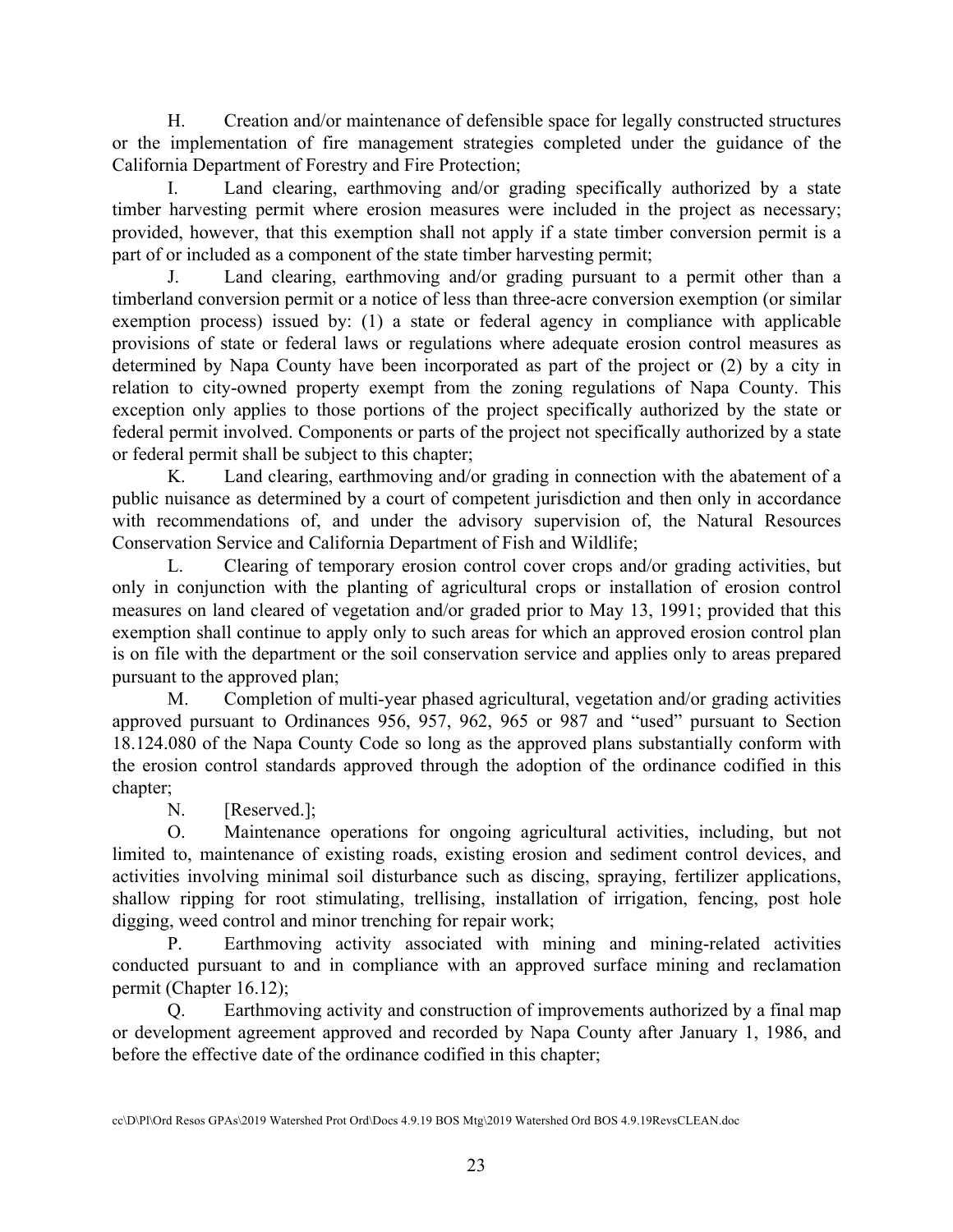R. Earthmoving activity and construction of improvements authorized by use permit, site plan approval and building permit approval where provisions for erosion control were included as part of the approved permit for projects located within the industrial park or the general industrial zoning districts;

S. Replanting of existing legally planted vineyards when the area to be replanted involves less than one acre, and the footprint of the replanting area does not change, and any recontouring, grading or re-engineering is necessary to correct existing erosion or water quality problem, regardless of slope percent of the area to be replanted;

T. Repair and maintenance of existing water storage facilities when no permit is required from any federal, state or local agency;

U. Land clearing, earthmoving and/or grading necessary for the construction of a water tank in connection with an existing dwelling where no construction of a roadway is necessary and the slope is fifteen percent or less; and

V. Reconstruction of existing legally constructed structures lost to fire or other natural disaster when the rebuild area of disturbance does not exceed 125% of the original footprint, does not encroach any further into the stream setback area than the original footprint and any recontouring, grading, earthmoving or re-engineering is necessary to correct existing erosion or water quality problem, regardless of slope percent of the original footprint. This rebuild exemption may only be used once.

**SECTION 9.** Section 18.108.060 (Slope regulations – Prohibited uses.) of Chapter

18.108 (Conservation Regulations) of the Napa County Code is amended to read in full as

follows:

## **18.108.060 - Slope regulations - Prohibited uses.**

A. Uses Prohibited Without an Exemption or an Exception. To minimize the risks associated with project development in areas characterized by steep slopes, high erosion potential, unstable soils, combustible vegetation and other sensitive environmental resource areas as defined by Section 18.08.270 or designated in the conservation element, the recreation and open space element and the safety elements of the general plan, no construction, improvement, grading, earthmoving activity or vegetation removal associated with the development or use of land shall take place on those parcels or portions thereof generally having a slope of thirty percent or greater as defined in Section 18.108.060(C) unless exempt under Sections 18.108.050 or 18.108.055 or unless an exception through the use permit process is granted pursuant to Section 18.108.040.

B. Uses Prohibited Without an Exemption. No structure, improvement, grading, earthmoving activity, vegetation removal or development shall be permitted on a slope greater than fifty percent unless exempt under Section 18.108.050 or 18.108.055 of this chapter.

C. Slope Determination Methodology. The percent slope for a proposed project is described as the ratio of the vertical distance to the horizontal distance, or the elevation change in feet divided by distance in feet measured perpendicular to the contours. The percent slope of the development area described herein is the natural slope of the existing terrain, not the finished or proposed percent slope resulting from the project.

cc\D\Pl\Ord Resos GPAs\2019 Watershed Prot Ord\Docs 4.9.19 BOS Mtg\2019 Watershed Ord BOS 4.9.19RevsCLEAN.doc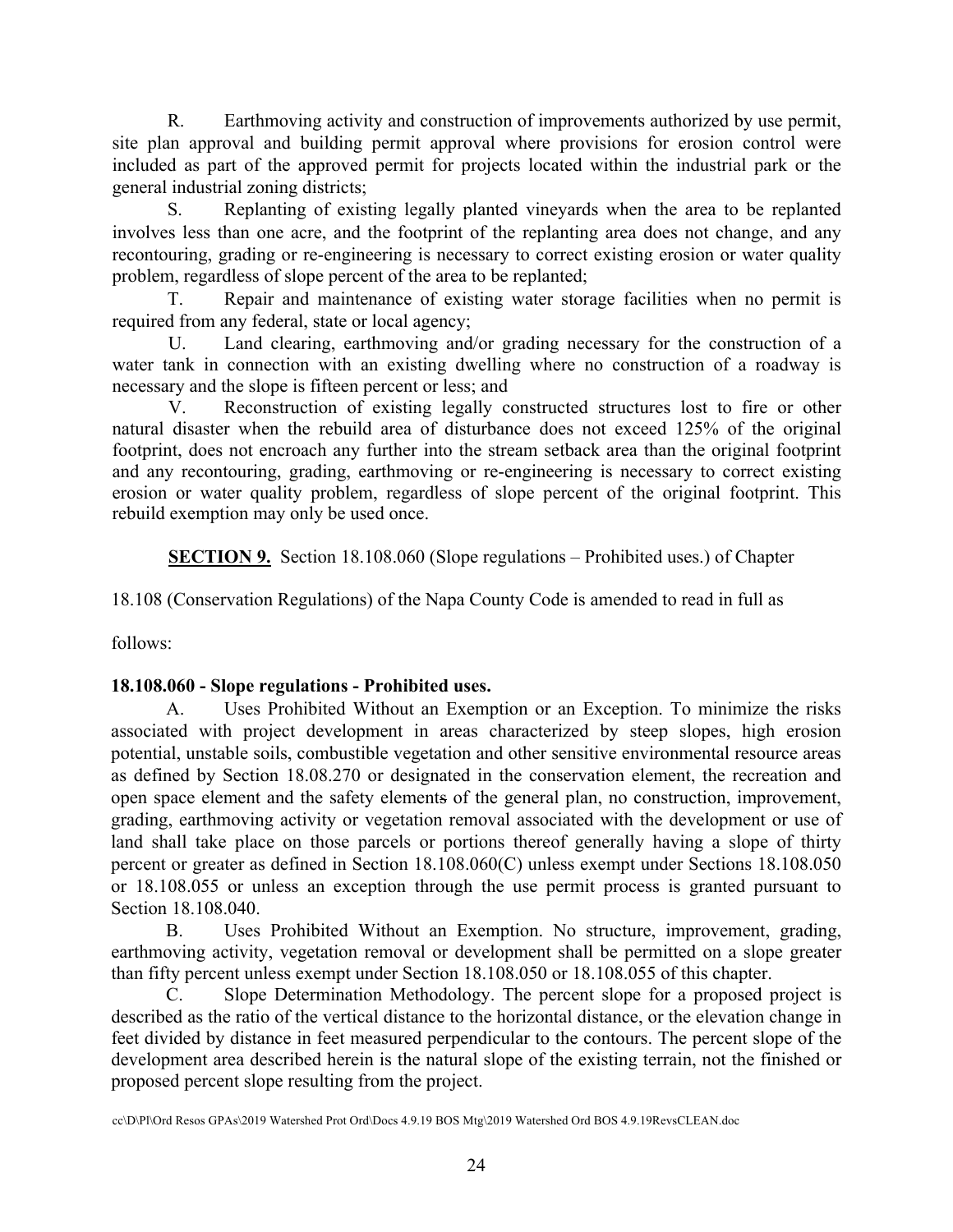1. Structural Development.

a. The percent slope of the structural development area is measured perpendicular to the contours across the building pad and driveway when the driveway is less than 50 feet in length. The slope determination shall be made by evaluating a plot plan identifying contour intervals of two (2) to five (5) feet, with a scale of  $1" = 20'$  or better.

b. When a driveway exceeds 50 feet in length, the slope of the structural development area is measured perpendicular to the contours across the foundation and area of ground disturbance around the foundation of the proposed structure. The driveway slope shall be measured separately as identified in subsection (C)(2) of this section.

2. Road/Access Development. The analysis for slope determination for grading involving a roadway longer than 50 feet shall be determined using the following criteria and shall be based on mapping with a maximum scale of  $1" = 50'$  with contour intervals of five (5) feet or less.

a. The approximate centerline of the proposed roadway shall be stationed with 0+00 being assigned to the point where grading commences.

b. Cross sections shall be taken at each station 100 feet apart, i.e., 1+00, 2+00 etc., extending to the outer limits of grading. When the road is less than 200 feet long, then three equally spaced cross sections shall be taken. The axis of each cross section shall be perpendicular to the contours pertinent to the section. These sections shall be drawn to a scale of  $1'' = 10'$ horizontal and vertical. An average cross section slope shall be calculated by dividing the difference in elevation of the cut and/or fill catch points by the intervening distance.

c. The average slope of the project is to be determined by averaging all of the cross sections excluding those measured at less than five percent slope. The average slope shall not exceed thirty percent and no more than three (3) cross sections shall exceed fifty percent.

3. General Land Clearing. When earth-disturbing activities, land clearing or grading involves 30 acres or less, the slope of contiguous lands (i.e., not separated by streams, roads, or noncleared areas) is measured from a map with a scale of  $1" = 100'$  (maximum) with contour intervals of 20 feet, or at a contour interval acceptable to the director. When earth disturbing activities, grading or removal of vegetation involves greater than 30 acres, a contour interval of two (2) feet in the Napa River Watershed and five (5) feet in other areas shall be applied. If any portion within the contiguous area to be cleared is greater than thirty percent slope, then the following standards apply:

a. If the total area of any contiguous earthmoving, grading or land clearing is larger than one (1) acre, subareas up to one acre in size in the thirty to fifty percent slope range may be cleared subject to administrative approval by the director. No earthmoving activities, grading or land clearing exceeding one (1) acre shall occur on slopes greater than thirty percent.

b. If the total contiguous area to of proposed earthmoving, land clearing and/or grading is less than one (1) acre, no more than 1/3 (one third) of the project area to be cleared or graded may exceed thirty percent slope, subject to administrative approval by the director.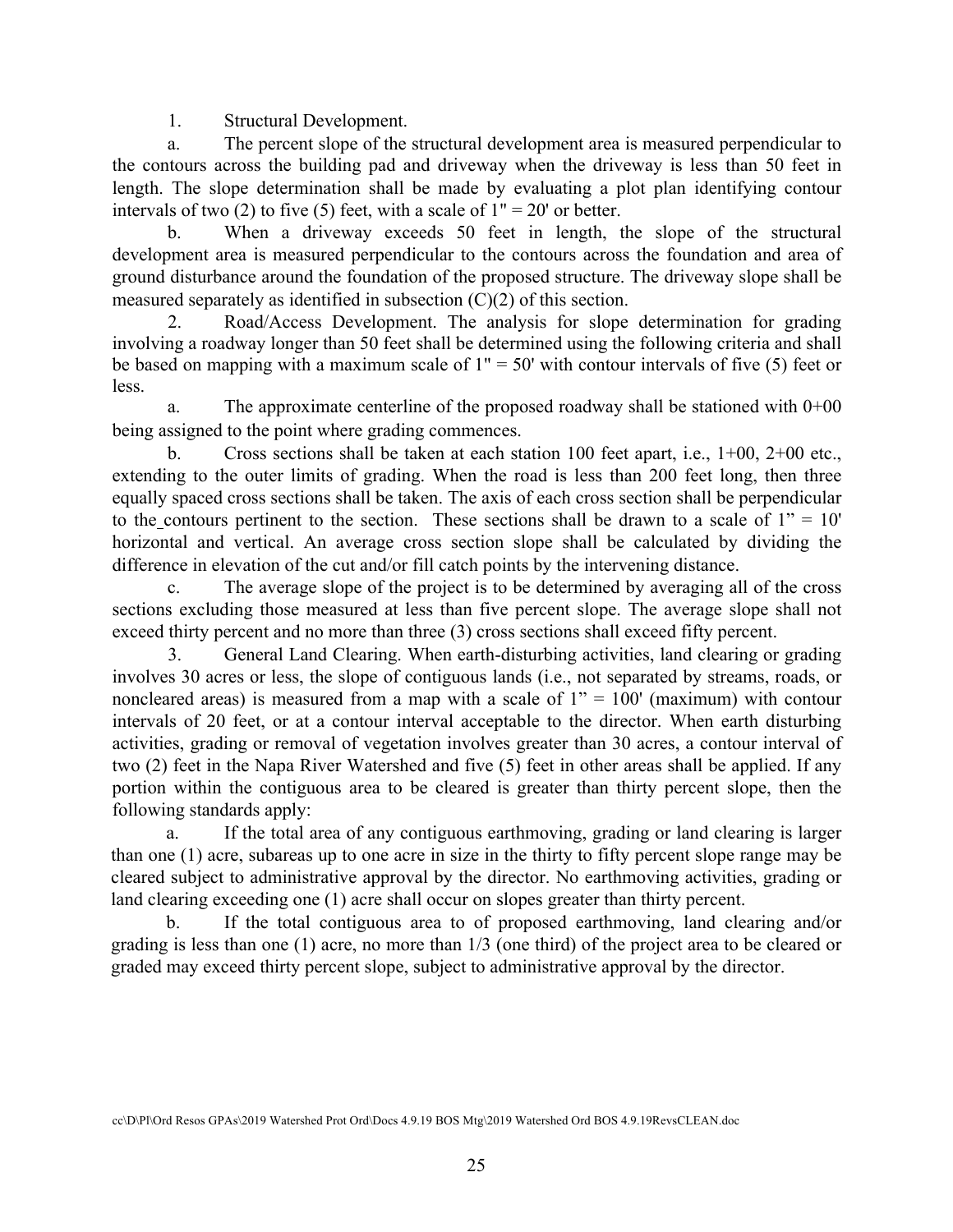**SECTION 10.** Section 18.108.070 (Erosion hazard areas-Use requirements.) of Chapter 18.108 (Conservation Regulations) of the Napa County Code is amended to read in full as follows: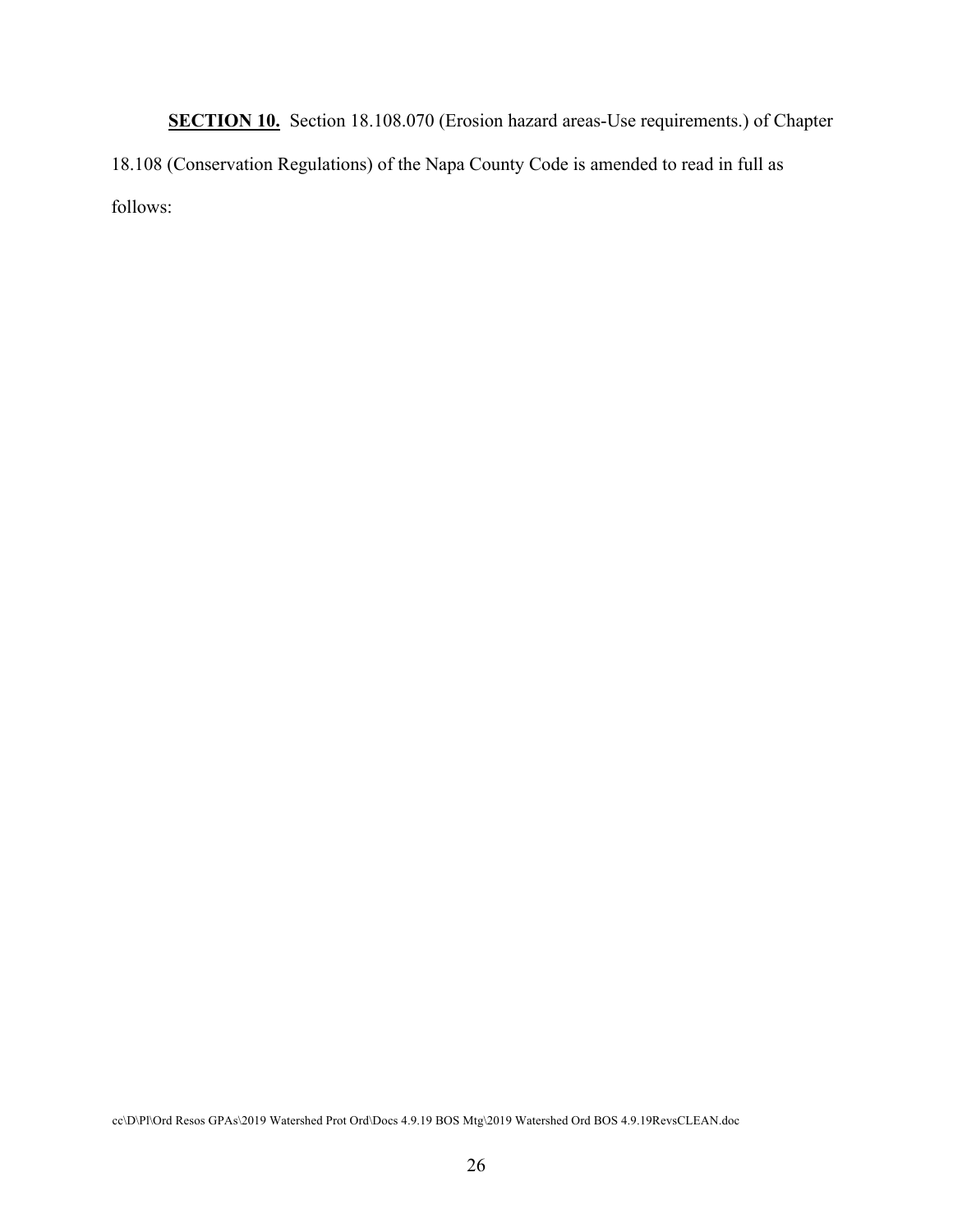#### **18.108.070 - Erosion hazard areas - Use requirements.**

All uses not otherwise prohibited within erosion hazard areas shall comply with all of the following requirements:

A. Erosion Control Measures. No otherwise permitted earthmoving activity, grading, improvement, or construction of a structure for nonagricultural activity shall commence until the activity is in compliance with the requirements of the NPDES program. The project shall be submitted to the applicable lead department and approved by the planning director.

B. Erosion Control Plans. No otherwise permitted agricultural earthmoving activity, grading, or improvement, shall commence on slopes over five percent until an erosion control plan which complies with the requirements of Section 18.108.080 has been submitted to and approved by the director.

C. Vineyard Replanting Programs. No vineyard replanting on slopes over five percent shall commence until a vineyard replanting program which complies with the requirements of Section 18.108.090 or, if found necessary, an erosion control plan which complies with Section 18.108.080 has been submitted and approved by the director.

D. Minimization of Erosion Potential. Site development shall be conducted in a manner, based upon the topography and soil type, which creates no net increase in erosion.

E. Phasing. The site shall be developed in phases of workable size which can be completed in a single construction season. Vineyard or other agricultural crop development shall comply with the phasing identified in an approved erosion control plan on file with the director. Erosion and sediment control measures shall be coordinated with the sequence of grading, development, and construction operations so as to avoid leaving any portion of a disturbed site unprotected from erosion during the winter shutdown period.

F. Vegetation Removal. Vegetation removal shall be limited to the minimum amount necessary to accommodate the project and then only if in compliance with the NPDES program or as indicated on the approved erosion control plan or vineyard replanting program or grading or plot plan if standard erosion control measures were applied. The project shall not adversely impact threatened or endangered plant or animal habitats as designated by state or federal agencies or identified as special-status species, sensitive biotic communities or habitats of limited distribution in the county's Baseline Data Report (2005 or as amended) or Environmental Resources Mapping System.

G. Temporary Measures. As the permanent vegetation cover is maturing, temporary vegetation or other erosion control measures sufficient to stabilize the soil shall be established on all disturbed areas as needed as each stage of grading is completed. New planting shall be protected by using such measures as jute netting, straw mulching and fertilizing or other means which are specified in the approved erosion control plan or vineyard re-planting program or grading or plot plan pursuant to subsection (A) of Section 18.108.070.

H. Permanent Measures. Where building permits are required, final clearance shall not be issued until all permanent erosion control measures have been installed which are required by the approved plans pursuant to subsection (A) of Section 18.108.070.

I. Maintenance of Erosion Control Facilities. All required erosion control facilities, both temporary and permanent, shall be maintained in accordance with the approved plans or vineyard replanting program pursuant to subsections (A) or (B) of Section 18.108.070.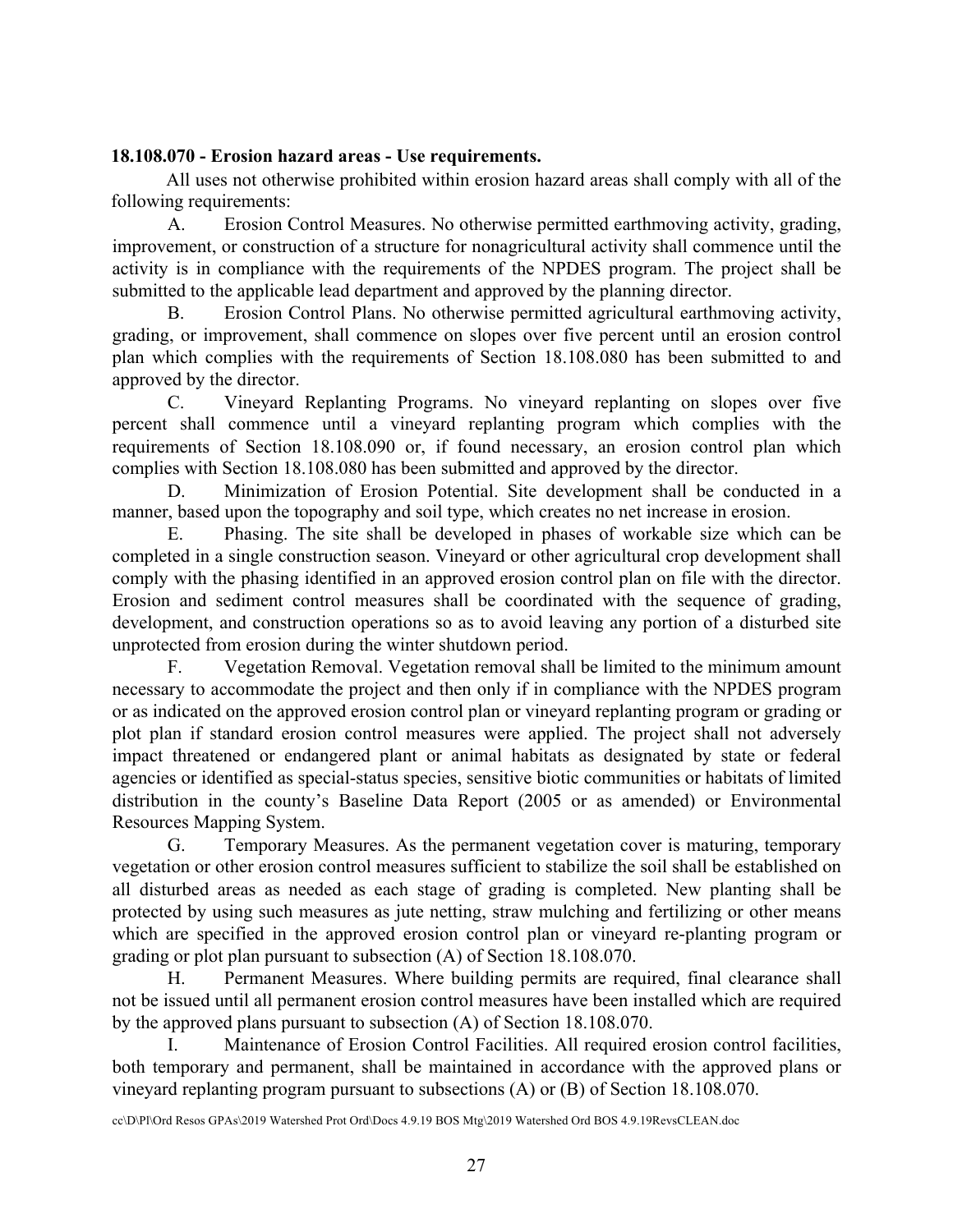J. Completion Deadline for Drainage Facilities and Sediment Retention Devices. All drainage facilities and sediment retention devices specified in the approved plans or vineyard replanting program pursuant to subsection (A) or (B) of Section 18.108.070 shall be completed by the grading deadline, pursuant to subsection (L) of Section 18.108.070, of the calendar year in which the erosion control plan is approved or clearing and/or grading activity has commenced, whichever is later.

K. Deadline for Winterization and Temporary Measures. Notwithstanding any other provision of this chapter, grading activity associated with "winterization" and installation of temporary erosion control measures specified on the approved plans or vineyard replanting program pursuant to subsections (A) or (B) of Section 18.108.070, other than sediment retention devices, may continue until the grading deadline of any calendar year and may occur after such date if approval by the director is granted.

L. Grading Deadline (Winter Shutdown). Grading and earthmoving activities on slopes greater than five percent shall be limited to the period between April 1 and October 15 (or April 1 to September 1 pursuant to subsection (C) of Section 18.108.027 for work on any slopes within sensitive domestic water supply drainages) except that earthmoving or grading activity may occur during the winter shutdown period, providing it is in compliance with the NPDES program or an agricultural erosion control plan, vineyard replanting program or erosion control measures have been approved by the applicable director which specifically addresses grading and earthmoving activities during the winter shutdown period, and further provided that adequate winterization (temporary) erosion control measures have been installed before other work on the project in accordance with the approved plan or vineyard replanting program pursuant to subsections (A) or (B) of Section 18.108.070, and field checked by the director. The director, in approving plans involving grading or earthmoving activities during the shutdown period, is authorized to condition such approvals in a manner that will ensure that grading and earthmoving activities will not occur during periods of inclement weather. It shall be the responsibility of the permittee to contact the planning director for a field check at least three working days prior to continuing activity within the "winter shut-down period." Applications to conduct work during the winter shutdown period shall be submitted to the planning department at least two weeks before work is planned to commence. Applications not so submitted will be processed by the county as time allows, and will be required to pay two times the required processing fees in effect at the time of submittal. No work may be conducted in the shutdown period until an application is approved.

**SECTION 11.** Section 18.108.075 (Requirements for structural erosion control

measures.) of Chapter 18.108 (Conservation Regulations) of the Napa County Code is amended

to read in full as follows:

# **18.108.075 - Requirements for structural erosion control measures.**

A. Submission of Evidence of Erosion Control Measures. Erosion control measures shall be incorporated as part of a project and shall appear on the applicable building, grading, septic, or other plan required to be submitted; or plot plan, if no other plan is required.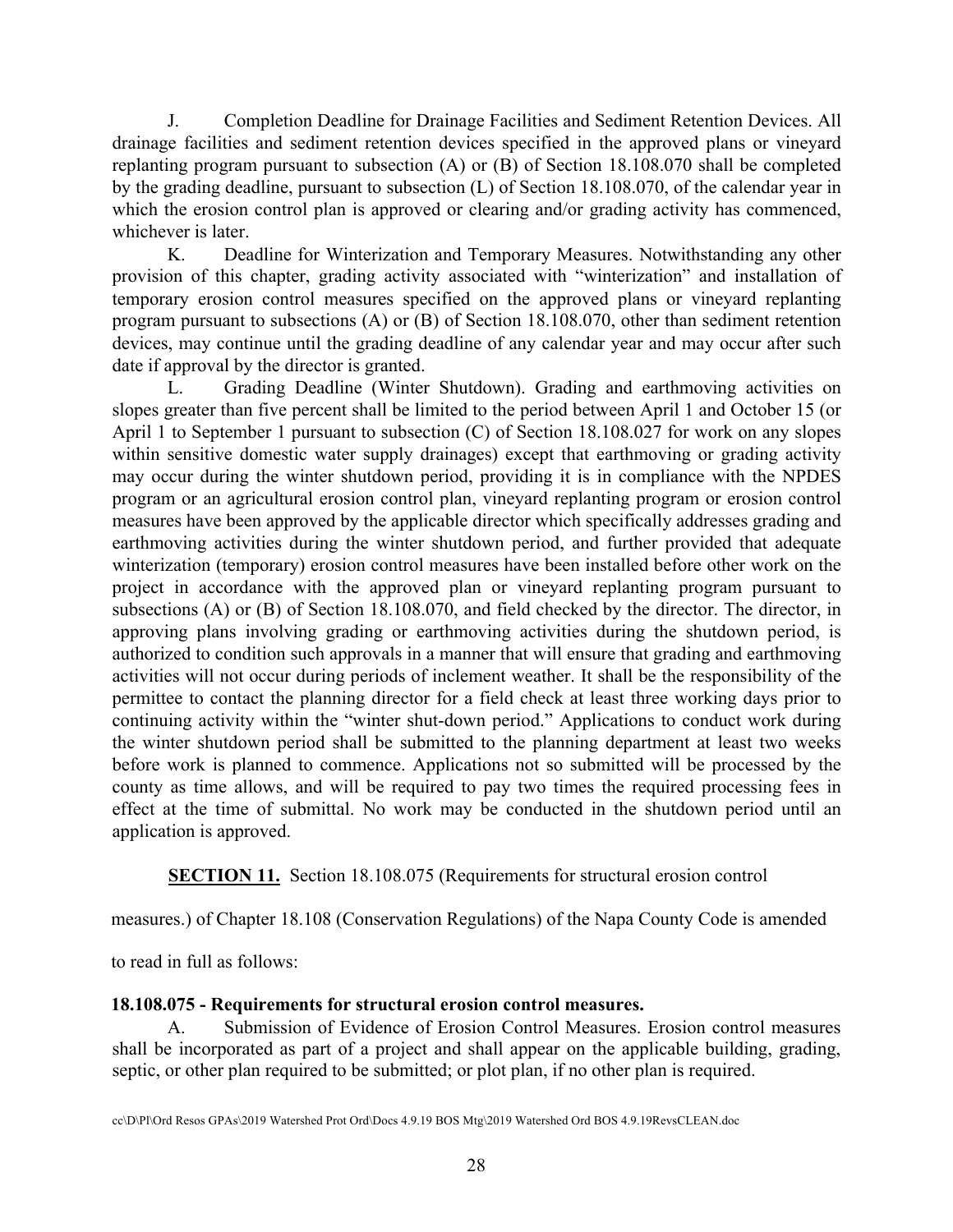B. Contents. The erosion control measures indicated shall contain the information and be prepared in conformance with guidelines provided by the planning department pursuant to Chapter 16.28 of this code.

**SECTION 12.** Section 18.108.080 (Agricultural erosion control plans-Requirements and

authorization to prepare-Field modifications.) of Chapter 18.108 (Conservation Regulations) of

the Napa County Code is amended to read in full as follows:

## **18.108.080 - Agricultural erosion control plans - Requirements and authorization to prepare - Field modifications.**

A. Submission of Plan. Five sets of each erosion control plan shall be submitted to the director. The plans shall be drawn to scale and shall be of sufficient clarity to indicate the nature and extent of the work proposed.

B. Contents. The erosion control plan shall contain the information and be prepared in accordance with the format in Resolution No. 94-19, which is incorporated herein by reference.

C. Conformance With Guidelines. To the extent relevant to the activity proposed, the erosion control plan shall substantially conform to the guidelines contained in the excerpts from the Hillside Vineyard Unit Redwood Empire Target Area Manual (Soil Conservation Service/Napa County Resource Conservation District, 1985) and the most current Manual of Standards for Erosion and Sediment Control Measures (published by the Association of Bay Area Governments), which are incorporated herein by reference.

D. Persons Authorized to Prepare Plans. The erosion control plan shall be prepared only by the following persons:

1. [Reserved.]

2. Agricultural Projects.

a. Vineyard replant projects-erosion control plans shall be prepared by one of the following:

i. Erosion control plans prepared by any of the following persons are subject to review by the county and/or county's consultant:

(A) A certified professional in soil erosion and sediment control specialist (CPESC), or an NRCA employee working under the direction of a CPESC;

(B) A licensed civil engineer;

(C) A registered professional forester (RPF);

(D) A licensed landscape architect;

(E) A certified engineering geologist; or

(F) A licensed architect.

ii. Any persons on a pre-qualified list of consultants made available by the county with

no technical review of plan by the county or county's consultant.

b. All other agricultural development projects-erosion control plans shall be prepared by one or more of the persons designated in subsection  $(D)(2)(a)(i)$  of this section, all subject to review by the county and/or county's consultant.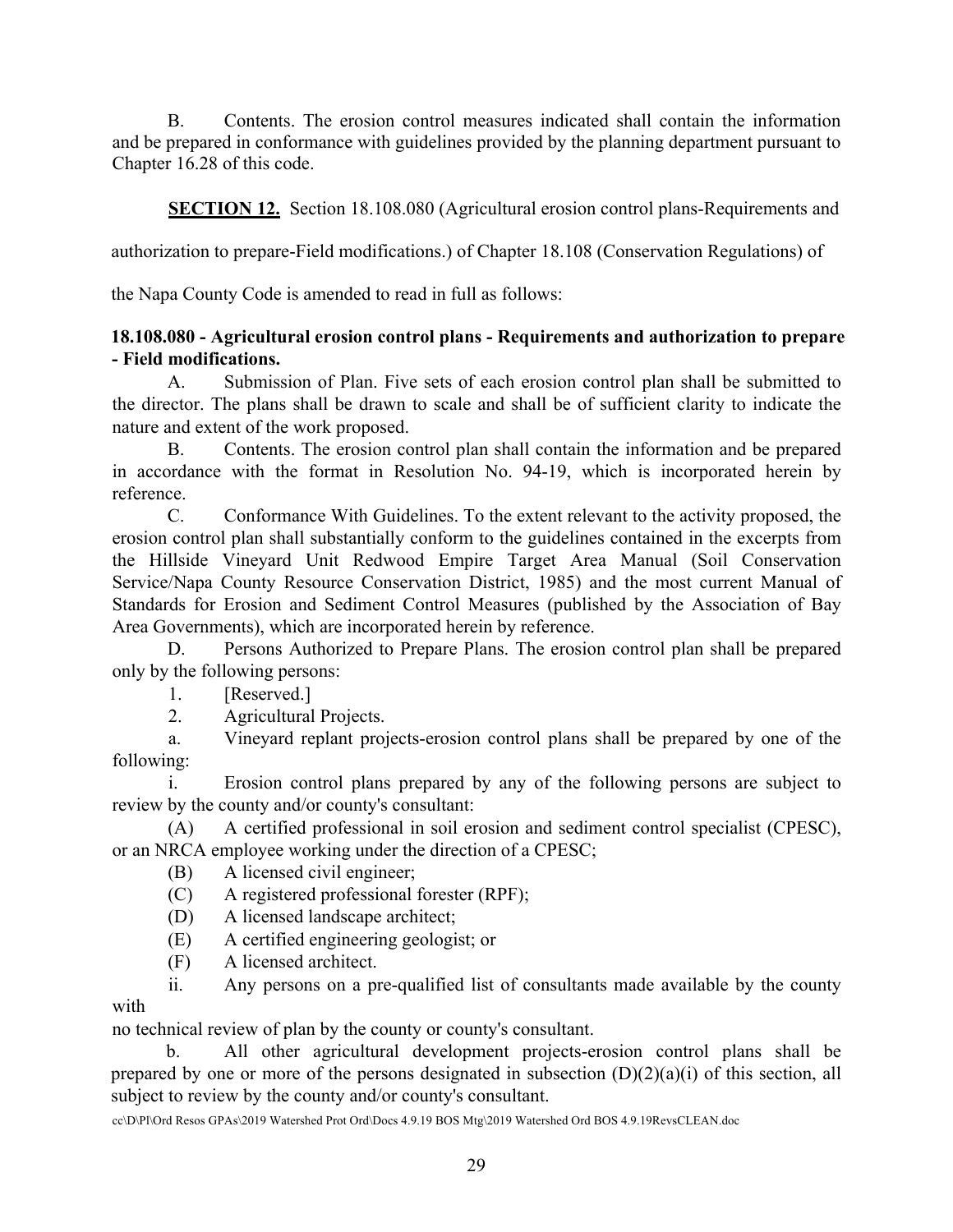E. Field Modifications. Subsequent to approval/confirmation of the erosion control plan, the director or in the case where subsection  $(D)(2)(a)(ii)$  of this section is used, then the consultant may require field adjustments to the plan to address site-specific issues or field conditions which arose after the commencement of the activity. Such field modifications shall be confirmed in writing by the director or in the case where subsection  $(D)(2)(a)(ii)$  of this section is used by the consultant (with a copy to the director) and when so confirmed shall be deemed to be incorporated into the approved plan.

F. Field Modifications. Subsequent to approval/confirmation of the erosion control plan, the permittee may request a field adjustment to the plan to address site-specific issues or field conditions which arose after the commencement of the activity. The permittee shall be responsible to contact the director, or in the case where subsection  $(D)(2)(a)(ii)$  of this section is used, the consultant, within twenty-four hours of the changed field condition. Changes, as deemed appropriate by the director, or in the case where subsection  $(D)(2)(a)(ii)$  of this section is used, the consultant, shall be confirmed in writing and deemed incorporated into the approved plan.

G. No permit for activities conducted pursuant to this chapter shall be issued by the director until the erosion control plan required by this section has been approved by the director, unless the erosion control plan was prepared according to subsection  $(D)(2)(a)(ii)$  of this section where no approval is required.

**SECTION 13.** Section 18.108.090 (Requirements for vineyard replanting programs.) of

Chapter 18.108 (Conservation Regulations) of the Napa County Code is amended to read in full

as follows:

# **18.108.090 - Requirements for vineyard replanting programs.**

A. Submission of Replant Program. Four sets of each vineyard replant program shall be submitted to the director. The program shall be of sufficient clarity to indicate the nature of the work proposed.

B. Contents. The vineyard replant program shall contain the information and be prepared in accordance with the format in Resolution No. 94-19, which is incorporated herein by reference.

C. Persons Authorized to Submit and Prepare Vineyard Replanting Programs. The property owner or property owner's designee is authorized to submit a vineyard replanting program.

D. Field Modifications. Subsequent to approval of the vineyard replanting program, the director may require field adjustments to the program to address site-specific issues or field conditions which arose after the commencement of the activity. Such field modifications shall be confirmed in writing by the director and when confirmed shall be deemed to be incorporated into the approved program.

E. Field Modifications. Subsequent to approval of the vineyard replanting program, the permittee may request a field adjustment to the program to address site-specific issues or field conditions which arose after the commencement of the activity. The permittee shall be responsible to contact the director within twenty-four hours of the changed field condition.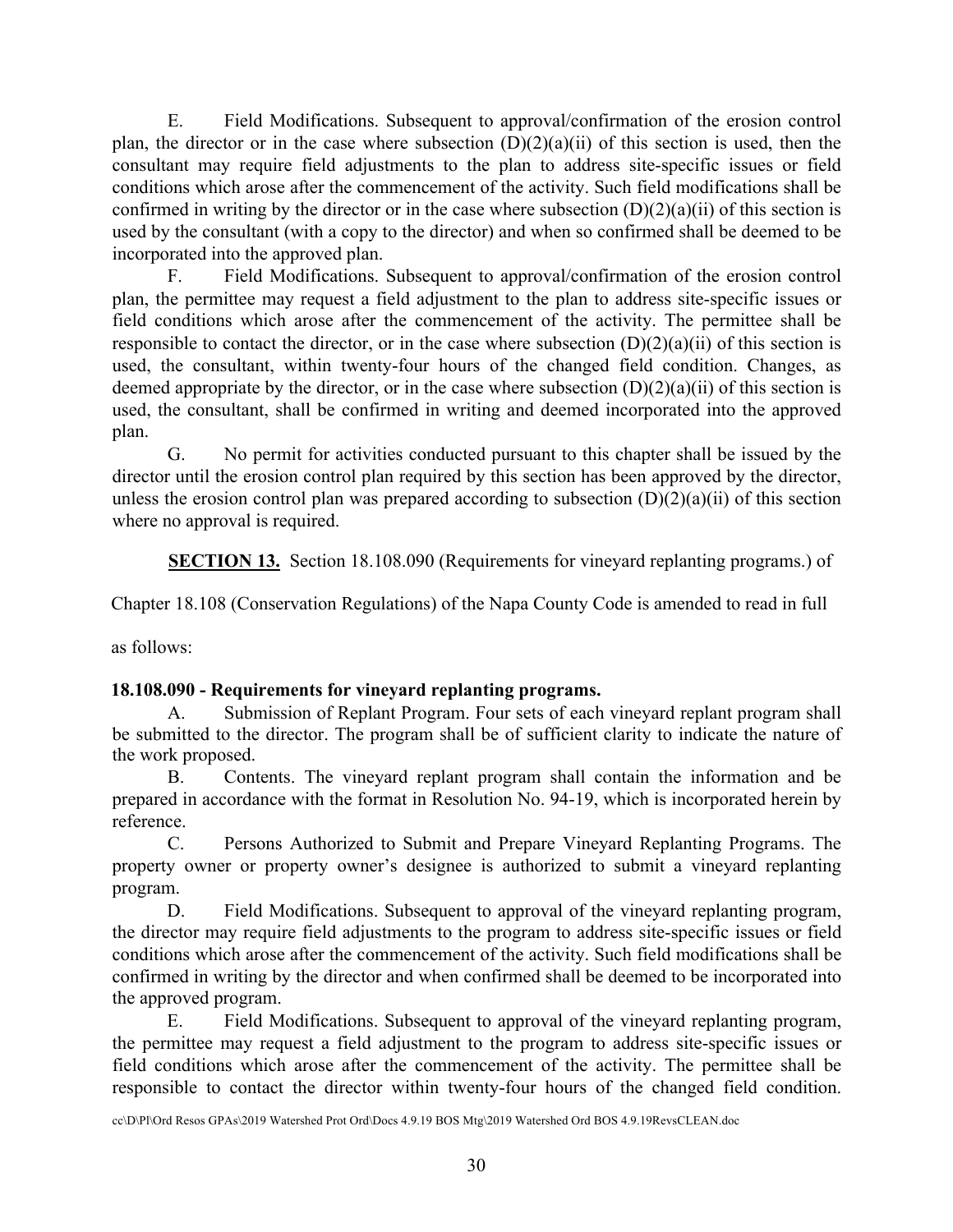Changes as deemed appropriate by the director shall be confirmed in writing and deemed incorporated into the approved program.

F. No permit for activities conducted pursuant to this chapter shall be issued by the director until the vineyard replanting program required by this section has been approved by the director.

G. Track II vineyard replants shall be ministerial within the meaning of the California Environmental Quality Act, as set forth in subsection (A) of Section 18.108.055 and Napa County's Local Procedures for Implementing the California Environmental Quality Act.

**SECTION 14.** Section 18.108.120 (Existing erosion control.) of Chapter 18.108

(Conservation Regulations) of the Napa County Code is amended to read in full as follows:

## **18.108.120 - Existing erosion control.**

No person shall cause or allow the continued existence of a condition on any site that is causing substantial erosion or runoff due to human-induced alteration of the vegetation, land surface, topography or runoff pattern.

**SECTION 15.** Section 18.108.135 (Oversight and operation.) of Chapter 18.108

(Conservation Regulations) of the Napa County Code is amended to read in full as follows:

# **18.108.135 - Oversight and operation.**

A. Installation Oversight. The qualified professional preparing an erosion control plan shall oversee its implementation. Prior to the first winter rains after construction begins and each year thereafter until the project has received a final inspection from the county or its agent and been found complete, the qualified professional shall inspect the site and certify in writing to the director that all of the erosion control measures required at that stage of development have been installed in conformance with the plan and related specifications.

B. Maintenance. The property owner is responsible for insuring that the erosion control measures installed operate properly and are effective in reducing to a minimum erosion and related sedimentation. The property owner shall either personally or have personnel inspect and repair/clean as necessary the erosion control measures installed at least weekly during the period between October 1st and April 1st of each year. Moreover, the property owner shall either be on-site or have personnel on site as required when it is raining to inspect the erosion control measures present and take those actions necessary to keep them functioning properly.

C. Monitoring. For projects disturbing more than one acre of land or with an average slope greater than fifteen percent, the property owner shall implement, prior to the first winter rains after installation of the planned facilities is commenced, a permanent, on-going program of self-monitoring of ground cover condition, and erosion control facility operation. The ground cover monitoring shall follow the procedures promulgated by the Natural Resources Conservation Service (NRCS) for determining rangeland condition for hydrologic assessment.

For projects involving disturbance of more than forty acres of land or containing areas with slopes greater than thirty percent totaling a quarter acre or more, an Annual Erosion Control Plan Operation Status Report specifying ground cover condition and how the erosion control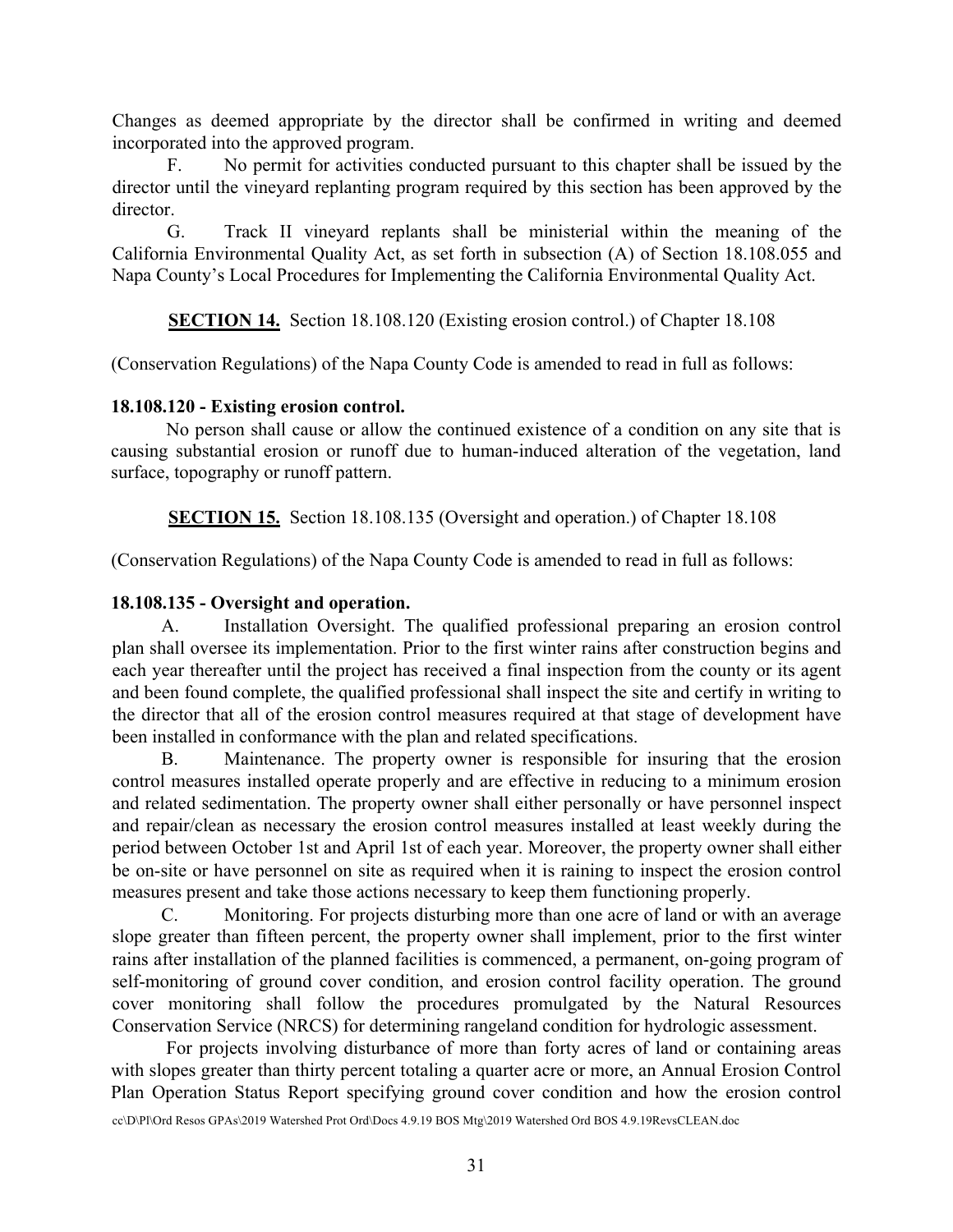measures involved are operating shall be provided to the director and, if in a sensitive domestic water supply drainage, the owner/operator(s) of any public-serving drinking water supply reservoir present by September 1st of each year. This report shall specify the proposed management and cultural measures to be used the following year to return or maintain the ground cover in good condition in all parts of the area disturbed including vineyard avenues and any remedial actions that will be taken to get the other erosion control measures present to operate in such a manner as to minimize erosion and resultant sedimentation.

D. Failures. The following provisions shall apply where erosion control measures have failed or are in imminent danger of failing.

1. Property Owner Duties - Temporary Measures. The property owner shall:

a. Notify the director in writing of the failure or pending failure of any erosion control measures within twenty-four hours of discovery and indicate the temporary measures taken to stabilize the situation; and

b. Modify, within twenty-four hours of the time that they receive comments from the independent engineer hired by the county to review the adequacy of these temporary measures, the temporary measures in the manner deemed necessary by the property owner's engineer so as to make them adequate to prevent further damage and problems;

2. Property Owner Duties - Permanent Remedial Measures. The property owner shall:

a. Submit within ninety-six hours after the discovery of a failure or pending failure:

i. An engineered plan for the remedial measures necessary to permanently correct the problem and an engineer's estimate of the cost thereof, and

ii. A plan for cleanup of the damage done with an engineer's estimate for the cost of this work;

b. Resubmit to the county, within forty-eight hours of the time comments are received from the independent engineer hired by the county to review the temporary measures installed, the plan, and engineer's cost estimates revised plans and estimates;

c. Pay the county the costs of this review within forty-eight hours of demand;

d. Post a security in one of the forms specified by subsection  $(A)(1)$  through  $(4)$  of Section 17.38.030 in the amount equal to one hundred percent of the accepted estimated total cost to do the work required to correct the situation and cleanup the damage done within fortyeight hours of demand; and

e. Insure that the revised plan prepared is fully implemented within ninety-six hours of its approval.

The time frames specified in this subsection are maximums. The director may in the case of an immediate threat to public health and/or safety require performance in shorter time periods.

3. Plan Preparer Duties. The plan preparer shall provide a notice to the county within twenty-four hours of full implementation of the plan prepared to permanently correct the problem certifying that the measures shown have been installed in conformance with said plan and related specifications.

4. Noncompliance. Failure to adhere to the provisions of subsections (D)(1) and (2) above may be considered a threat to public health and safety. The director may in such instances take immediate action without further notice or hearing to remedy the situation and bill the property owner for the remedial work done. The director shall keep an itemized account of the costs incurred in remedying the situation. The board shall conduct a hearing on the costs in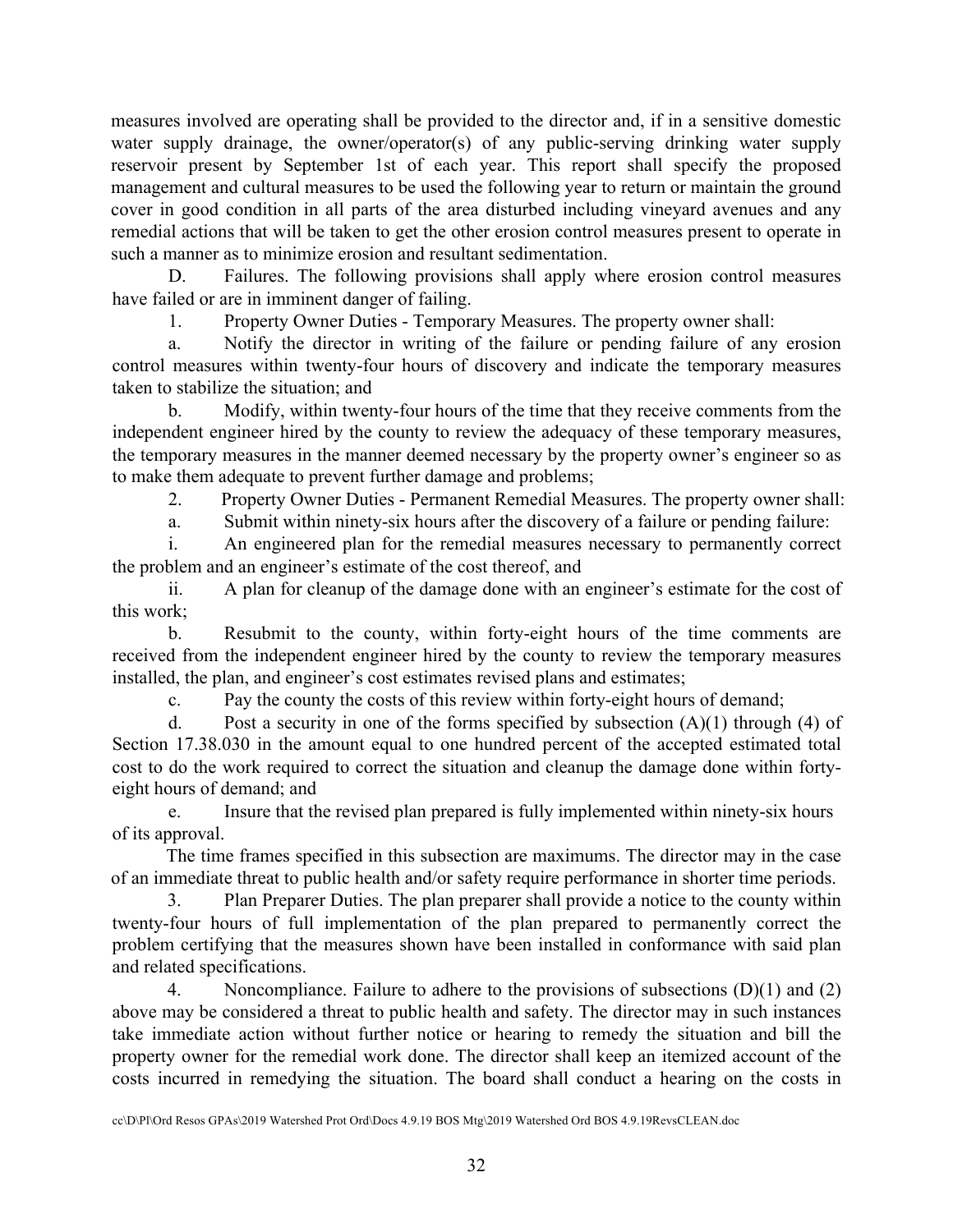accordance with Sections 1.20.090 through 1.20.130 of this code and shall give the property owner an opportunity to object to the costs prior to recording a lien against the property or pursuing other cost-recovery actions.

E. Inspection.

1. Each project requiring an erosion control plan that has not received a final inspection and been found complete by the director shall be inspected by the county or its agent after the first major storm event of each winter until the project has been completed and stable for three years. If it is found that the erosion control program implemented is not functioning properly or is ineffective the property owner shall take such remedial measures as the director deems necessary to reduce erosion and related sedimentation to minimal levels. The full costs of said measures and the related inspections shall be borne by the property owner.

2. Five percent of projects that have received a final inspection and been found complete by the director shall be spot checked by the director each year to confirm groundcover condition and the proper operation of other erosion control measures. The director, in cooperation with the Napa County Resource Conservation District (RCD) and other county departments and agencies, will develop a remedial program to address any deficiencies that may be identified as the result of these spot checks. The property owner shall implement this program, which may include re-seeding all or some portions of the site or changing agricultural or management practices. The property owner shall pay all costs associated with these spotchecks.

F. Right of Entry. With the property owner's consent, with a warrant, or in an emergency, the property owner shall give the director full and complete access to and throughout the project area so as to allow:

1. Inspection of the erosion control and any remedial measures installed there to insure that they are functioning properly,

2. The making of necessary repairs or corrections to alleviate an erosion control problem or potential erosion control problem, or

3. The performance of needed maintenance.

**SECTION 16.** Section 18.108.140 (Security, violations, and penalties.) of Chapter

18.108 (Conservation Regulations) of the Napa County Code is amended to read in full as

follows:

# **18.108.140 - Security, violations, and penalties.**

A. Security.

1. No earthmoving activity, grading, improvement, or construction of a structure for which an erosion control plan is required or for which compliance with the NPDES program is required by this chapter shall commence until the property owner has filed security in the form, specified in subsection  $(A)(2)$  of this section if any of the proposed earth moving activities:

a. May pose a significant safety or public health risk,

b. May result in a potential water quality impairment,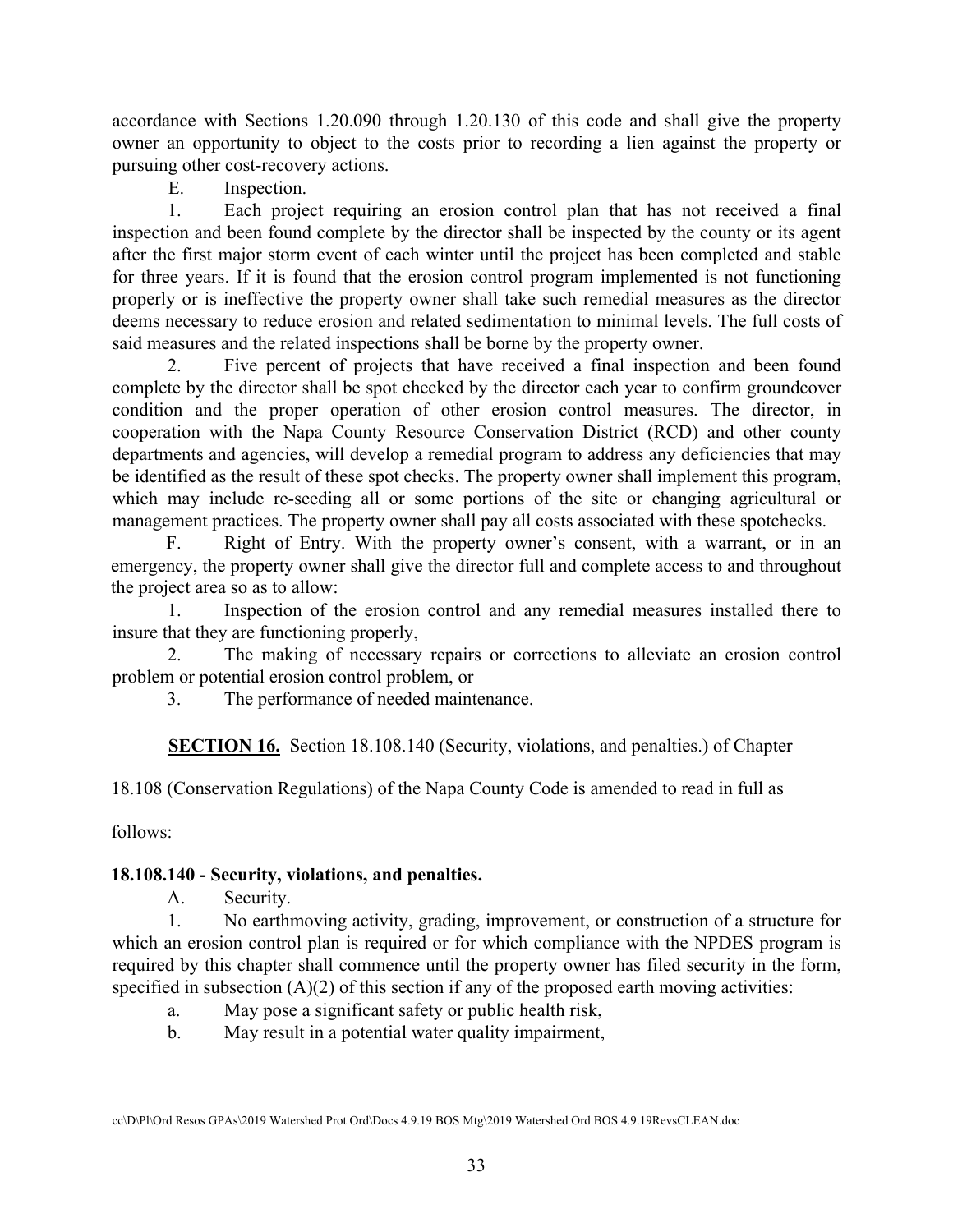c. Is located in an area determined to have a severe soil erosion hazard as determined by the director based on the Napa County Soil Survey prepared by the NRCS, incorporated herein by reference,

d. Is located in a sensitive domestic water supply drainage,

e. Involves a failure or potential failure of existing erosion control measures, or

f. Is otherwise deemed warranted by the director.

2. The security required by subsection  $(A)(1)$  of this section shall be submitted within ten days of approval of an erosion control plan, approval of the activity subject to the NPDES program or prior to earthmoving, whichever comes first, and shall be comprised of both of the following:

a. Security in the amount of the estimated cost of original installation of the required erosion control measures, which shall be posted with the director in one or more of the forms specified by subsections (A)( 1) through (4) of Section 17.38.030.

b. Security in the amount of twenty-five percent of the estimated costs of original installation of the required erosion control measures, which shall be posted with the director in one or more of the forms specified by subsections (A)(1) through (4) of Section 17.38.030 for the purpose of ensuring ongoing maintenance of the required erosion control measures in the manner specified in the erosion control plan.

3. The security required under subsection  $(A)(2)(a)$  of this section shall not be released by the director until:

a. All required measures have been installed/implemented, and

b. The director has made a final inspection and confirmed the installation of required erosion control measures.

4. The security required under subsection (A)(2)(b) of this section shall not be released by the director until:

a. Three winters after subsections  $(3)(a)$  and  $(3)(b)$  of this section have passed without any substantial problem,

b. In the case of a substantial problem or failure, any needed cleanup has been completed, erosion control measures have been corrected, and three winters have passed without any substantial problem, and

c. The director has made a final inspection and confirmed ongoing maintenance of the erosion control measures.

B. Violations. Whenever the director determines that a violation of this chapter has occurred, the director shall notify the violator in writing of the violation and require that certain conditions be implemented or adhered to in a reasonable amount of time to correct the erosion problem. Conditions may include applying for approval of an erosion control plan, implementation of remedial erosion control actions, removal of agricultural crops and related infrastructure planted without an approved erosion control plan or use permit, removal of structures constructed in violation of the NPDES program, and/or revegetation of disturbed areas. Each failure to comply with the director's notice or meet the deadlines specified therein shall constitute a separate and distinct violation, punishable as set forth in subsection (C) of this section. Moreover, the county and its agents may with the property owner's consent, with a warrant, or in an emergency enter the property and make necessary repairs or corrections, or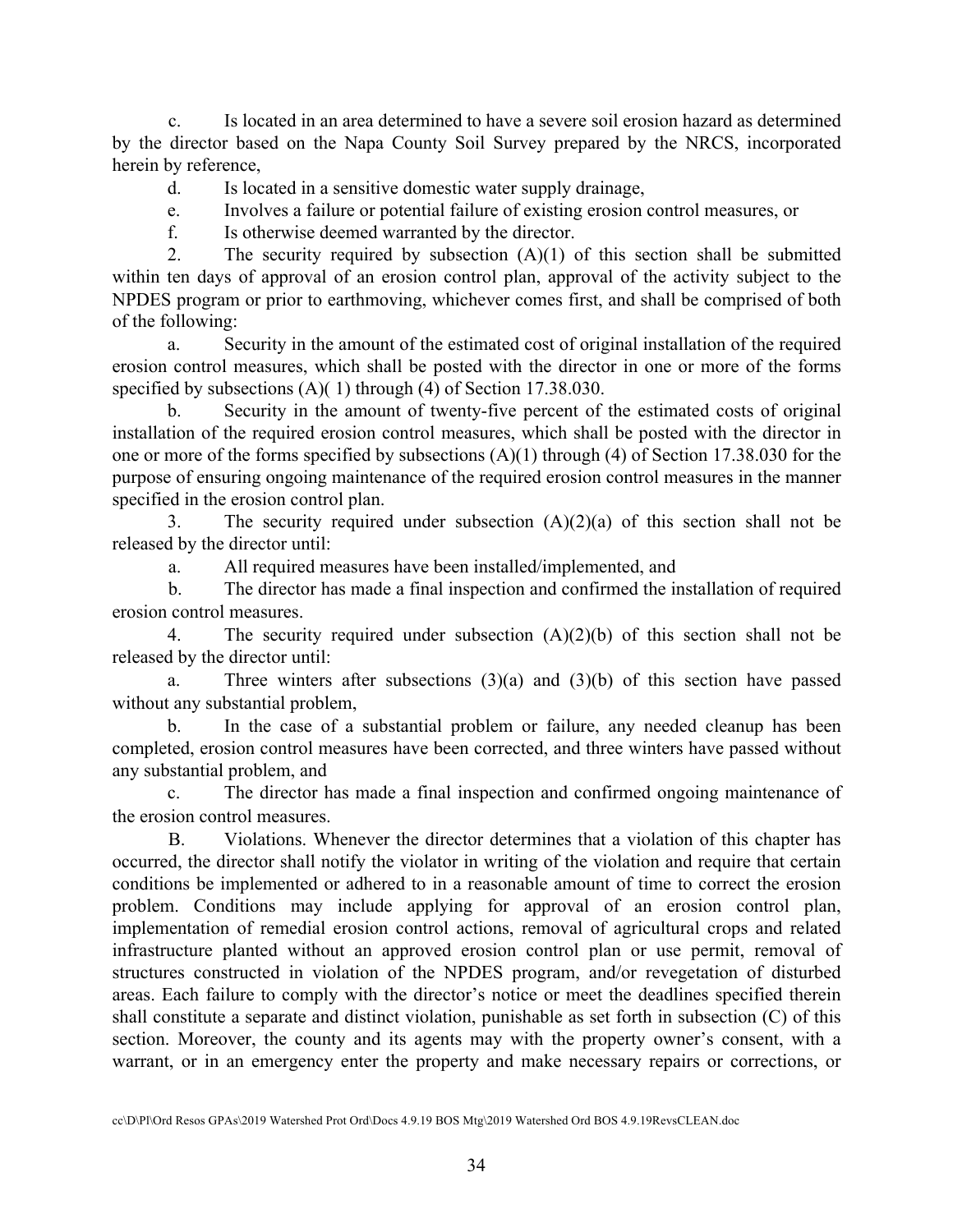perform needed maintenance. The property owner shall fully and completely reimburse the county for the costs associated with this remedial work.

C. Penalties. It is unlawful and a public nuisance for any person to violate any of the provisions of this chapter for any purpose or to cause any other person to do so. Such a violation shall be enforceable as a misdemeanor pursuant to Napa County Code Sections 1.20.150 and 1.20.160. Such a violation may also be abated as a public nuisance by judicial action or by administrative enforcement in accordance with the procedures set forth in Chapter 1.20, commencing with Section 1.20.010, including those pertaining to treble damages for multiple judgments. In addition administrative penalties may be imposed in the manner specified in Chapter 1.28 (Administrative Penalty) of the Napa County Code. In addition, the director may issue a stop work order, report the violator to the appropriate licensing agencies (such as the State Contractor's Licensing Board), report the violator to applicable responsible and trustee agencies, require that the violator apply for and obtain all required permits, refer the matter to the district attorney's office for civil or criminal prosecution and any such other remedies the director deems appropriate.

**SECTION 17:** The provisions of this Ordinance No. 1438 shall apply to all applications for uses that may involve earthmoving activity that are filed on or after the effective date of this ordinance. The provisions of this ordinance shall also apply to any applications for uses that may involve earthmoving activity that were filed prior to the effective date of the ordinance, but that were ultimately not accepted by the County as complete for processing as filed. Qualified permit applications must be substantially conforming and must be received by the PBES Department prior to the effective date of this ordinance. A "substantially conforming" application must include a substantially complete set of the documents required in the application checklist, and information responsive to the requirements. Applicants must make a good faith effort to make the application as complete as possible. A "substantially conforming" application need not include technical studies where the applicant demonstrates studies could not be completed by the effective date of this ordinance due to seasonal conditions or other extenuating circumstances. All excluded technical studies must be submitted as soon as possible, not to exceed 120 days from the effective date of this ordinance. Any substantially conforming applications for uses that may involve earthmoving activity that were filed prior to the effective date of this ordinance, and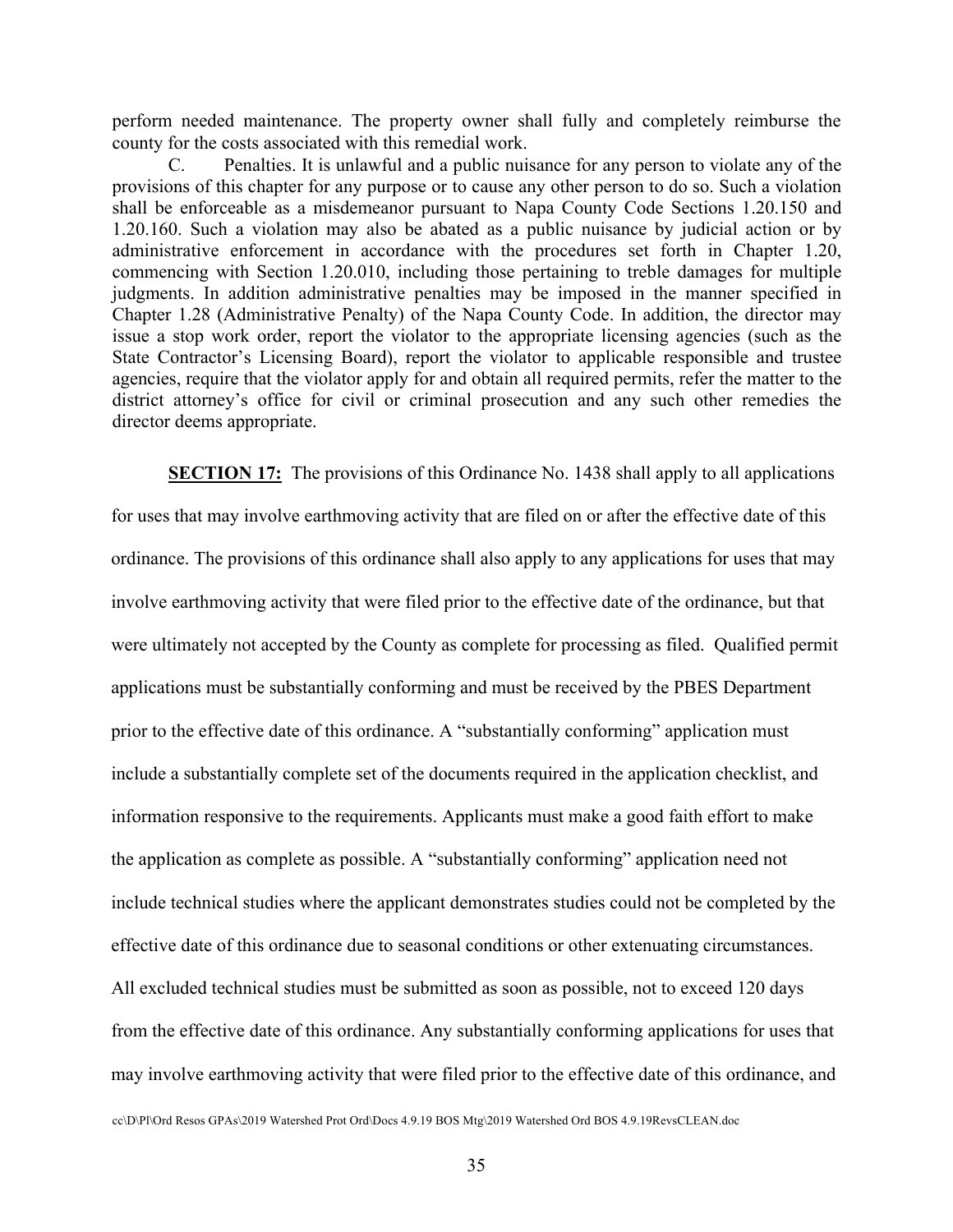that were ultimately accepted by the County as complete for processing as filed, shall continue to be reviewed and decided upon under the provisions of the Napa County Code in effect as of May 9, 2019, the day prior to the effective date of this ordinance.

The provisions of this Ordinance No. 1438 shall not apply to earthmoving activities associated with an agricultural project of five acres or less on slopes of less than thirty percent; however, the project is still subject to the CEQA and must comply with the Conservation Regulations in effect prior to the effective date of Ordinance No. 1438. This exemption may only be used once per parcel and any subsequent earthmoving activities shall be subject to the provisions of Ordinance No. 1438.

The provisions of this Ordinance No. 1438 shall not apply to earthmoving, land clearing or grading activities associated with development of any of the Specified Priority Housing Development Sites identified in County Code Chapter 18.82 of the :AH Affordable Housing Combination district, however, those Specified Priority Housing Development Sites must comply with the Conservation Regulations in effect as of May 9, 2019, the day prior to the effective date of Ordinance No. 1438.

**SECTION 18.** The Board finds that pursuant to Chapter 4, Title 7, commencing with Section 65800, of the California Government Code, this ordinance is consistent with the following policies and goals of the Napa County General Plan (2008) as set forth in the staff report and materials accompanying this ordinance.

**SECTION 19.** This ordinance shall be interpreted so as to be consistent with all applicable federal, State, and County laws, rules, and regulations. If any section, subsection, paragraph, subparagraph, sentence, clause, phrase, part, or portion of this ordinance is held to be invalid or unconstitutional by a final judgment of a court of competent jurisdiction, such decision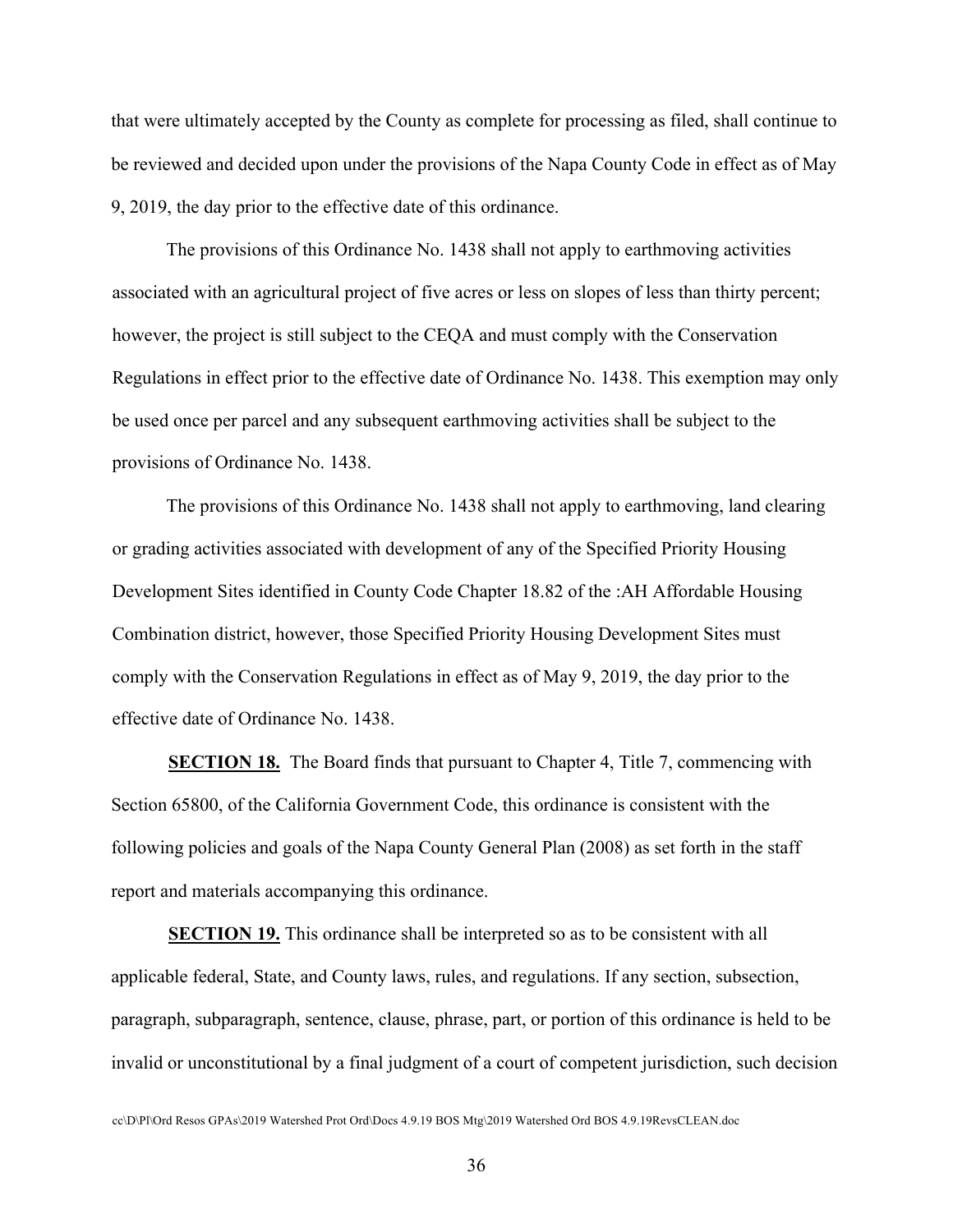shall not affect the validity of the remaining portions of this ordinance. If any provision of this ordinance is held invalid as applied to any person or circumstance, such invalidity shall not affect any application of this ordinance that can be given effect without the invalid application. Any singular term shall include the plural and any plural term shall include the singular. All references to County and State code sections shall mean those code sections, including any amendments, in effect at the time of their application. The title and captions of the various sections in this ordinance are for convenience and organization only, and are not intended to be referred to in construing the provisions of this ordinance. The provisions of this ordinance shall be liberally interpreted in order to give effect to its purposes.

**SECTION 20.** The provisions of this ordinance shall not be applicable to the extent, but only to the extent, that they would violate the constitution or laws of the United States or of the State of California. In the event a property owner contends that application of this ordinance effects an unconstitutional taking of property, the property owner may request, and the Board of Supervisors may grant, an exception to application of any provision of this ordinance if the Board of Supervisors finds, based on substantial evidence, that both: (1) the application of any aspect of this ordinance would constitute an unconstitutional taking of property; and (2) the exception will allow earthmoving only to the minimum extent necessary to avoid such a taking.

The provisions of this ordinance shall not be applicable to any person or entity that has obtained, as of the effective date of this ordinance, a vested right, pursuant to State law, to undertake any activities that would be prohibited by this ordinance.

**SECTION 21.** As further set forth in the staff report accompanying this ordinance, the Board of Supervisors finds that adoption of this ordinance is exempt from the provisions of the CEQA pursuant to Categorical Exemption Class 7 ("Actions by Regulatory Agencies for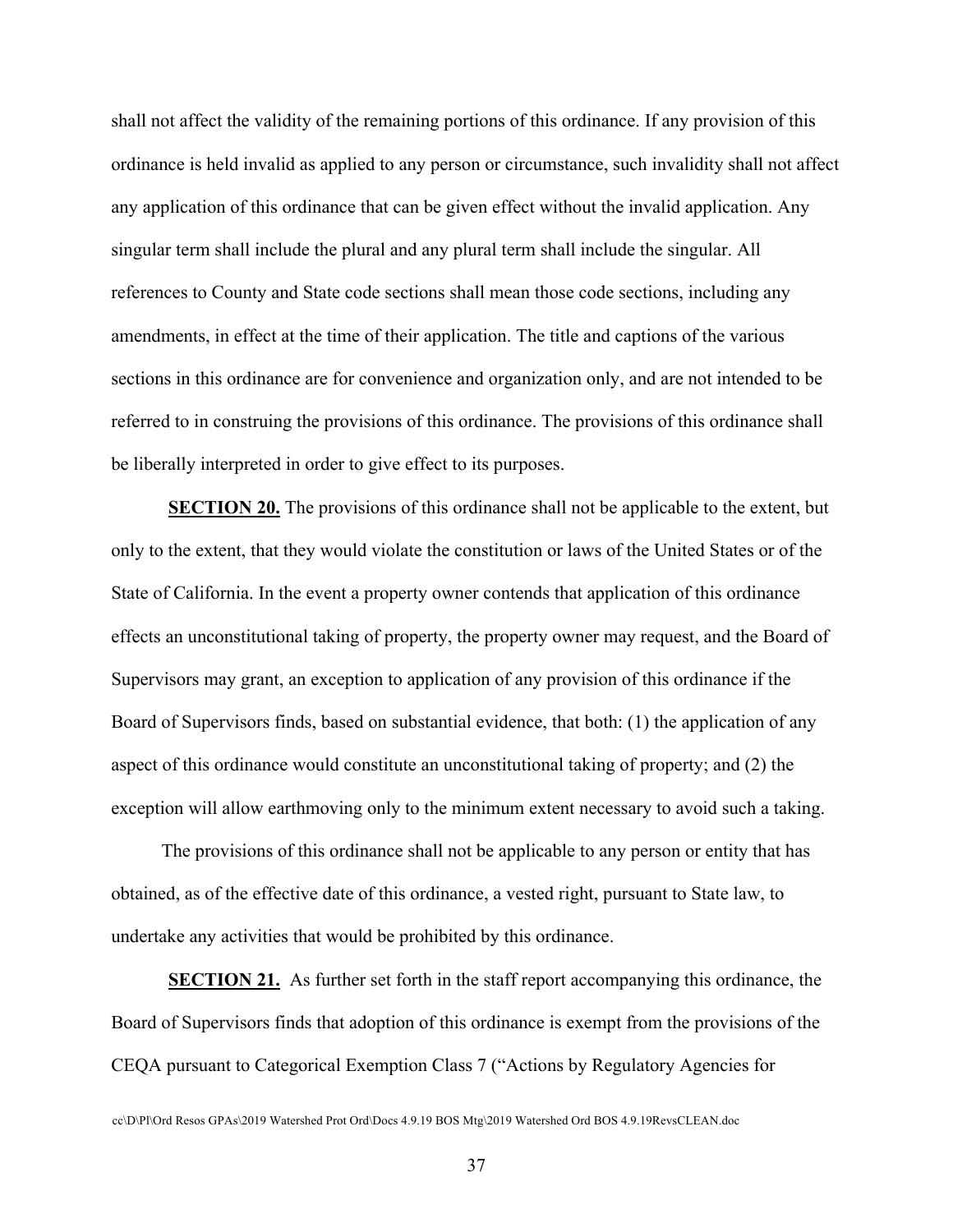Protection of Natural Resources") which may be found in the guidelines for the implementation of the CEQA at 14 CCR §15307; Categorical Exemption Class 8 ("Actions by Regulatory Agencies for Protection of the Environment") which may be found in the guidelines for the implementation of the CEQA at 14 CCR § 15308; Categorical Exemption Class 4 ("Minor Alterations to Land") which may be found in the guidelines for the implementation of the CEQA at 14 CCR §15304; see also Napa County's Local Procedures for Implementing the California Environmental Quality Act, Appendix B; Categorical Exemption Class 5 ("Minor Alterations in Land Use Limitations") which may be found in the guidelines for the implementation of the CEQA at 14 CCR § 15305; see also Napa County's Local Procedures for Implementing the California Environmental Quality Act, Appendix B; and the General Rule in that it can be seen with certainty that there is no possibility the proposed action may have a significant effect on the environment and therefore the CEQA is not applicable. [See guidelines for the implementation of the CEQA 14 CCR § 15061(b)(3)].

The Board further finds that this ordinance will not impact an environmental resource of hazardous or critical concern, has no cumulative impact, there is no reasonable possibility that the activity may have a significant effect on the environment due to unusual circumstances, will not result in damage to scenic resources, is not located on a list of hazardous waste sites, cause substantial adverse change in the significance of a historical resource or extract groundwater in excess of the Phase 1 groundwater extraction standards as set by the Department of Public Works.

**SECTION 22.** This ordinance shall be effective thirty (30) days from and after the date of its passage.

cc\D\Pl\Ord Resos GPAs\2019 Watershed Prot Ord\Docs 4.9.19 BOS Mtg\2019 Watershed Ord BOS 4.9.19RevsCLEAN.doc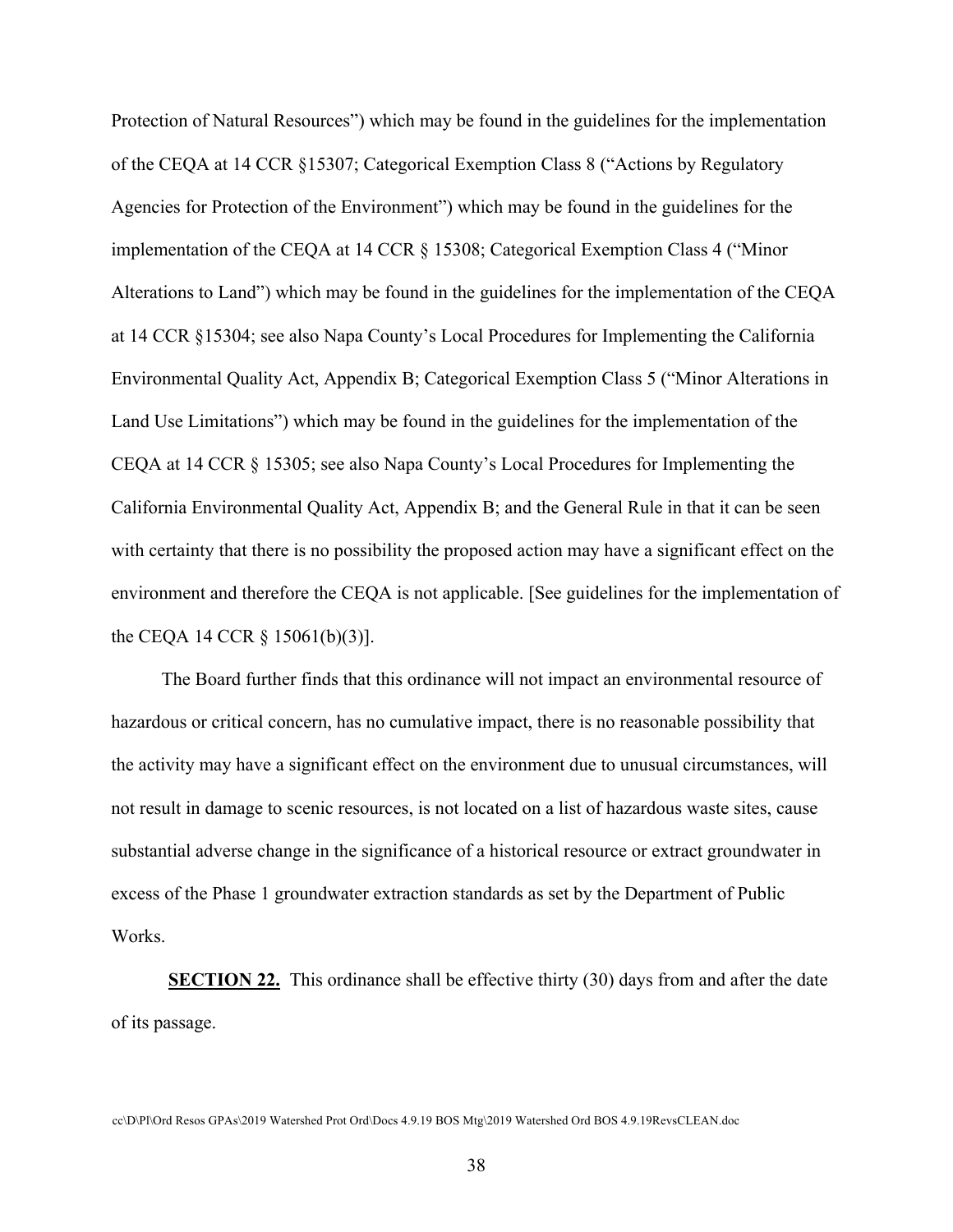**SECTION 23.** A summary of this ordinance shall be published at least once five days before adoption and at least once before the expiration of 15 days after its passage in the Napa Valley Register, a newspaper of general circulation published in Napa County, together with the names of members voting for and against the same.

The foregoing ordinance was recommended for adoption and public hearing held thereon before the Napa County Planning Commission at a regular meeting of the Commission on the  $6<sup>th</sup>$ day of March, 2019. The Planning Commission's recommendation was considered by the Board of Supervisors and this ordinance was introduced and read at a regular meeting of the Napa County Board of Supervisors (the Board), State of California, held on the 26<sup>th</sup> day of March, 2019, and passed at a regular meeting of the Board held on the  $9<sup>th</sup>$  day of April, 2019, by the following vote:

| AYES:   | <b>SUPERVISORS</b>   | WAGENKNECHT, DILLON, PEDROZA,<br><b>RAMOS and GREGORY</b> |
|---------|----------------------|-----------------------------------------------------------|
| NOES:   | <b>SUPERVISORS</b>   | <b>NONE</b>                                               |
|         | ABSTAIN: SUPERVISORS | <b>NONE</b>                                               |
| ABSENT: | <b>SUPERVISORS</b>   | <b>NONE</b>                                               |
|         |                      | NAPA COUNTY, a political subdivision of                   |

the State of California

RYAN GREGORY, Chair of the Board of Supervisors

| APPROVED AS TO FORM          | <b>APPROVED BY THE</b>      | ATTEST: JOSE LUIS VALDEZ          |
|------------------------------|-----------------------------|-----------------------------------|
| Office of County Counsel     | NAPA COUNTY                 | Clerk of the Board of Supervisors |
|                              | <b>BOARD OF SUPERVISORS</b> |                                   |
| Laura J. Anderson<br>By:     |                             |                                   |
| Deputy County Counsel        | Date: April 9, 2019         | Bv:                               |
|                              |                             |                                   |
| <b>Connie Denning</b><br>By: | Processed By:               |                                   |
| <b>County Code Services</b>  |                             |                                   |
|                              |                             |                                   |

cc\D\Pl\Ord Resos GPAs\2019 Watershed Prot Ord\Docs 4.9.19 BOS Mtg\2019 Watershed Ord BOS 4.9.19RevsCLEAN.doc

By: